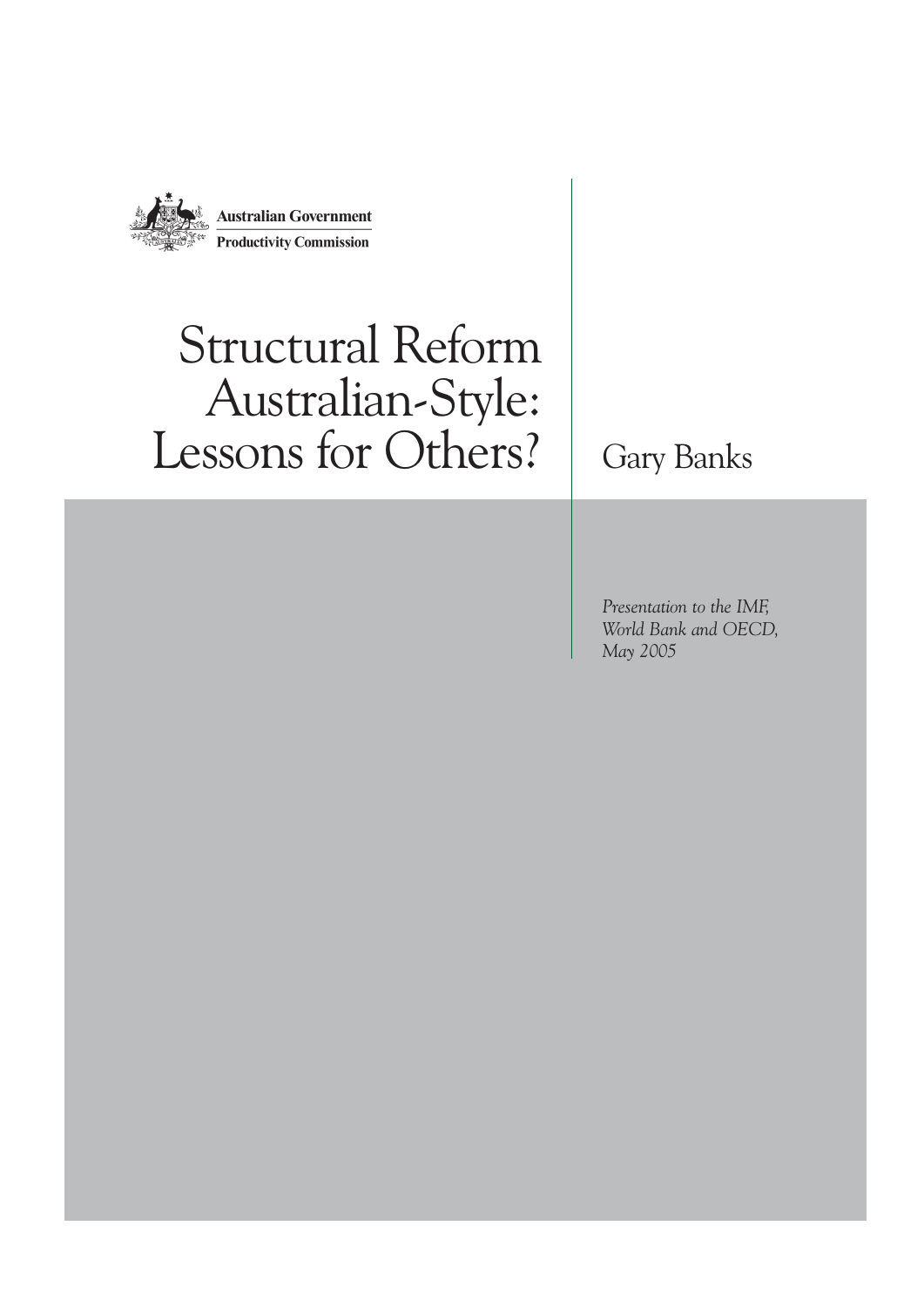# Structural reform Australian-style: lessons for others? \*

**Gary Banks Chairman, Productivity Commission** 

*The Government's commitment to reform, its willingness to commission expert advice and to heed it, to try new solutions, and to patiently build constituencies that support further reforms, is … something that other countries could learn from.* OECD, Economic Survey of Australia, 2004.

# **Introduction**

 $\overline{a}$ 

Australia has undergone sweeping structural reforms over the past two decades that have helped transform its economic performance.

To most economists, especially in international economic agencies, the reforms themselves would no doubt appear unexceptionable. In the broad, they typically apply conventional prescriptions for improving growth by removing policy-related distortions and impediments to a well-functioning market economy. However, given the magnitude of the reform requirements in Australia, and the entrenched political obstacles to reform, the manner in which the reforms were introduced and sustained may be of wider interest and relevance.

My purpose in this paper therefore is not to focus on the *why* of reform, which I shall take to be understood in this company. Rather, I will briefly outline *what* reforms were undertaken in Australia and provide some indication of their outcomes, before focussing on aspects of *how* we went about it.

I will look in particular at some institutional innovations that appear distinctive to Australia and which have attracted the attention of a number of other countries both developed and developing — as well as within international organisations concerned with promoting economic development.

Based on presentations to the IMF and World Bank (Washington DC, 26-27 May 2005) and OECD (Paris, 31 May 2005). All Productivity Commission publications and speeches are available on www.pc.gov.au.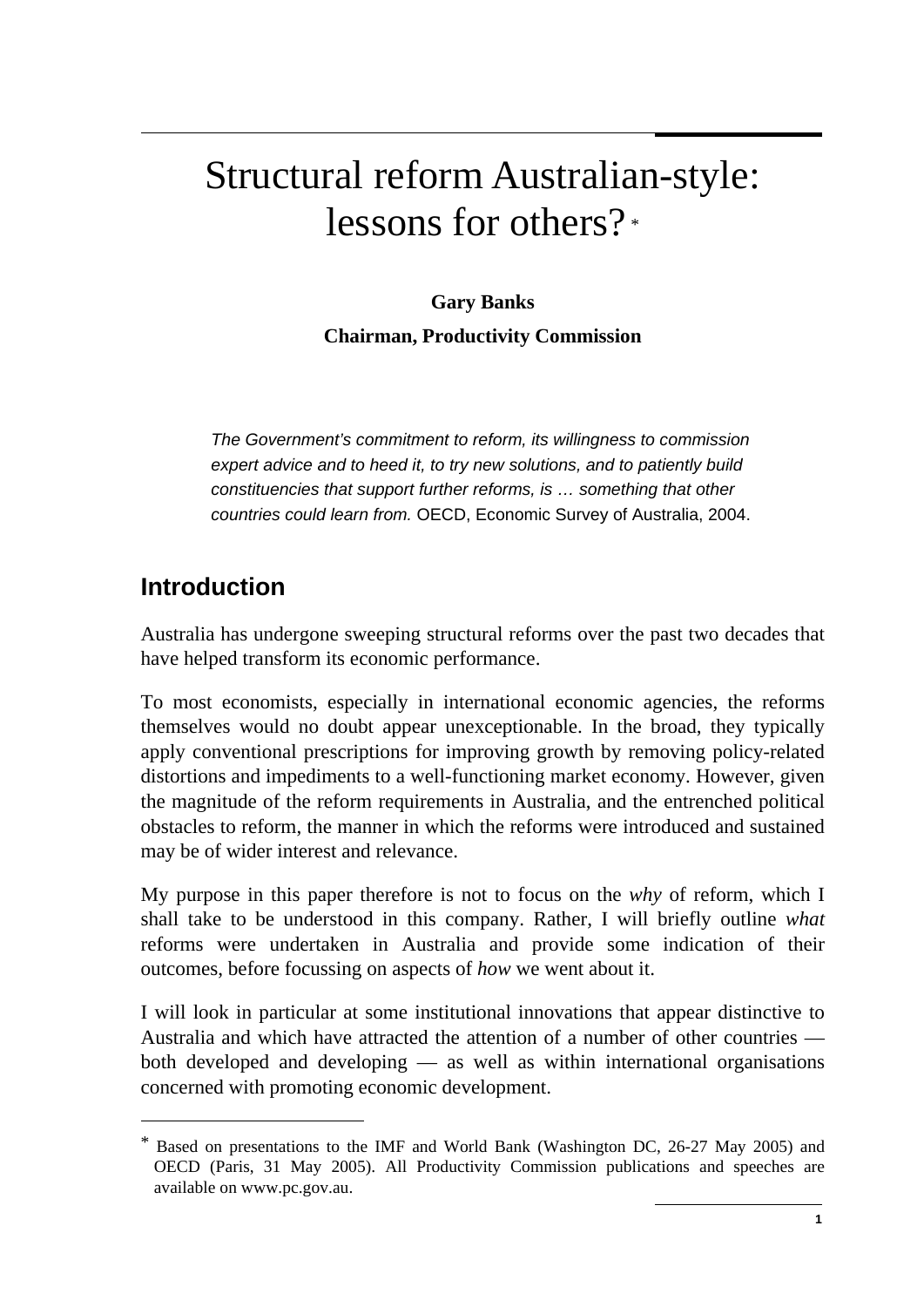#### $\overline{a}$ **Paradise lost – and (partly) regained**

Economic reformers in Australia often observe that our country had the highest per capita income in the world at the dawn of the twentieth century. This was partly luck: the result of having a small population blessed with abundant natural resources fetching very high world prices. But it was also attributable to a set of laws and institutions inherited from Britain that favoured productive endeavour (and an influx of adventurous spirits to benefit from them).

Like some others in that privileged position (Argentina, New Zealand), Australia's position on the global income ladder steadily declined in succeeding decades, beyond what might be justified by the fortuitous nature of its starting point.

# **A head start forfeited**

In retrospect, the causes of our relative decline seem fairly clear. Just as Australians have been blessed with special resource advantages, we managed to devise some special institutions that, whatever their merits in the short-term, ended up significantly handicapping our economic performance.

As the respected Australian journalist Paul Kelly has chronicled, Australia's structural policies following Federation in 1901 were shaped by a social compact that came to be known as the 'Australian settlement' (Kelly, 1992).

- Trade barriers were erected to foster domestic manufacturing activity and employ the (white) immigrant labour at the relatively generous wages and conditions that were determined Australia-wide by the Industrial Relations Commission.
- Those states of the Federation most disadvantaged by this were compensated over time through fiscal redistribution from the Federal Government.

Meanwhile, in all jurisdictions, statutory government monopolies were created to provide public utility and other services at 'fair' prices to the expanding populations.

The regime was highly regulated, anti-competitive and redistributive: captured nicely by the expression 'protection all round' — a policy that for much of the last century had bi-partisan support and wide community acceptance.

For many years the economic costs of this regime were masked by the performance of our broad-acre agricultural and mining industries. Until the early 1970s, Australia was still managing to 'ride on the sheep's back'. The terms of trade favoured our primary commodities, and we had benefited from a world-wide expansion in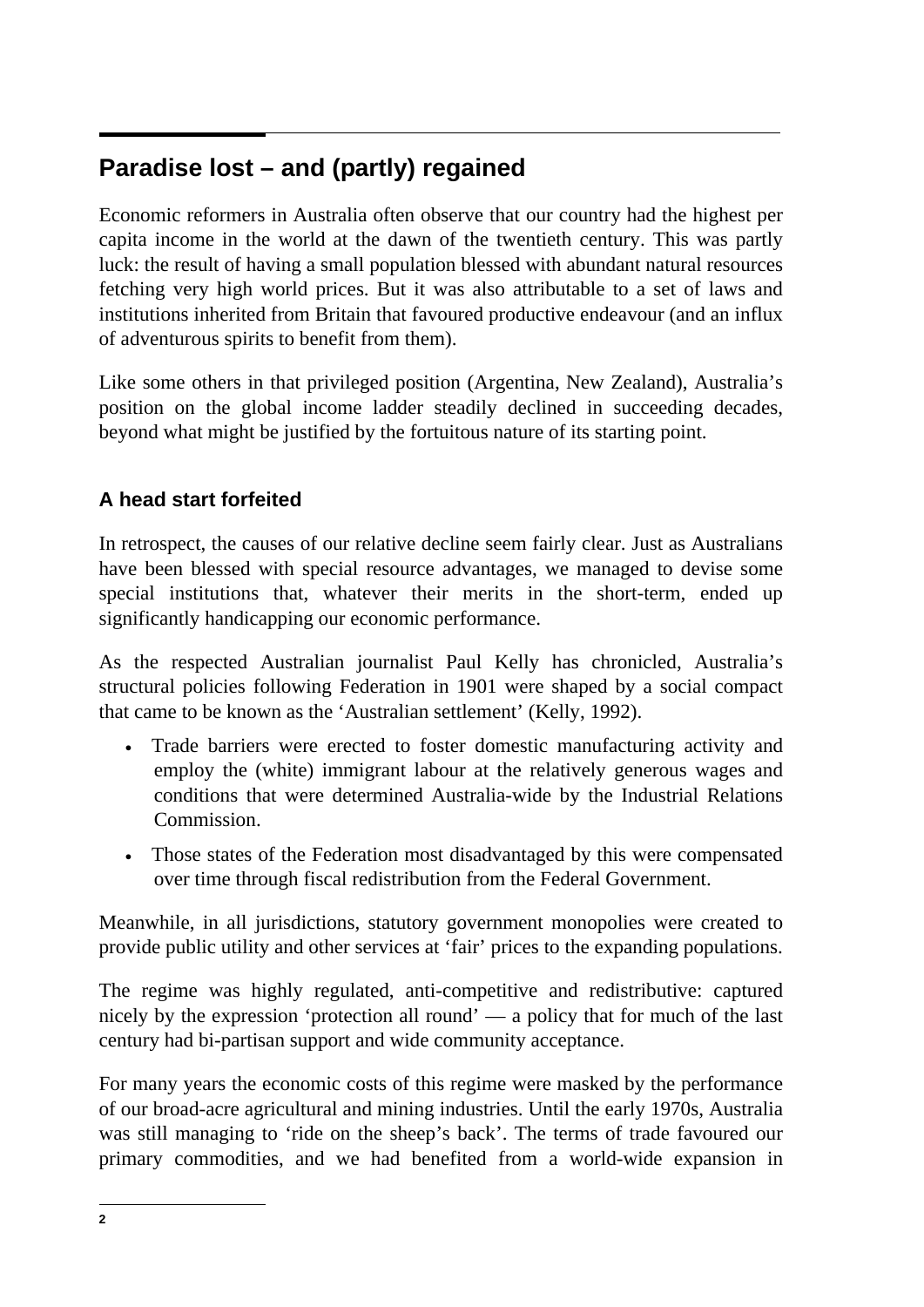demand following the War. Australians enjoyed close to full employment with incomes still higher, on average, than those in most other OECD countries.

But we were riding for a fall. During the 1970s, the prices we received for our commodity exports commenced a long decline, while the costs of imports began to rise. The resulting terms of trade deterioration (Figure 1) would, in turn, expose the underlying problem of Australia's poor productivity performance.



Figure 1 **Australia's terms of trade** 

Even in the post-war 'boom' years, Australia's productivity lagged. Between 1950 and 1973, our annual productivity growth averaged 2½ per cent, compared to 3½ per cent for OECD countries as a group (Figure 2).



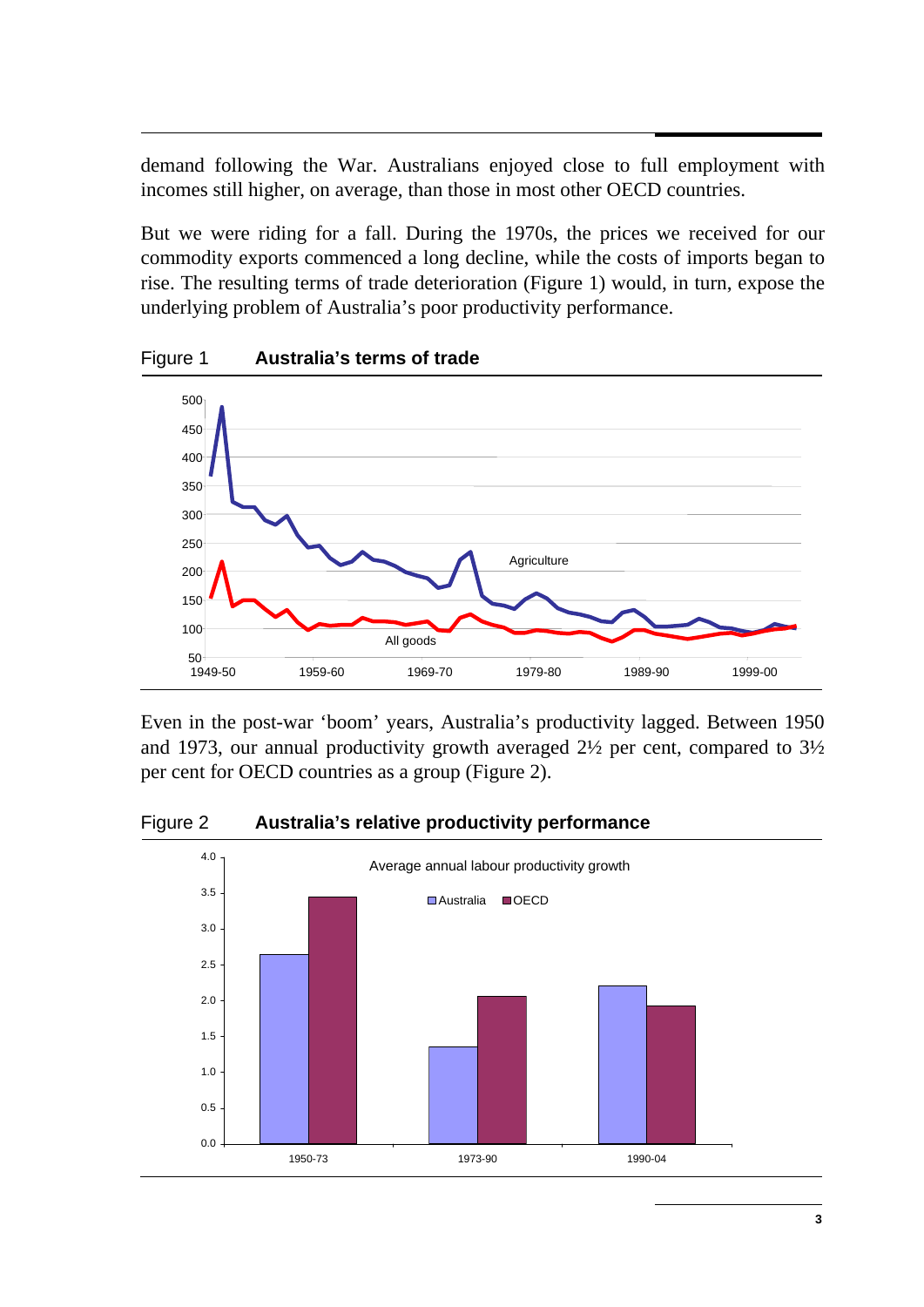$\overline{a}$ The reasons for our relatively poor productivity performance, given the policy environment just described, are not hard to find:

- a fragmented, high cost manufacturing sector, focussed on the domestic market;
- indulgent, inflexible work practices, powerful unions and lack-lustre management;
- outmoded technologies, low rates of innovation and skill development; and
- high cost infrastructure services like power, transport and communications, which effectively taxed business users, while cross-subsidising households.

Australia's poor productivity performance, together with the declining terms of trade, translated into what seemed an inexorable slide in our comparative living standards. Whereas Australia was still ranked  $5<sup>th</sup>$  in the world in 1950 in terms of GDP per person, we had fallen to  $9<sup>th</sup>$  by 1973 and to  $15<sup>th</sup>$  by the late-1980s. It is sobering for Australians to consider where we might be today had we kept our prior course.

# **Wide-ranging 'microeconomic reform'**

Instead, Australia embarked on a sustained and comprehensive program of trade liberalisation and other structural reforms. In essence, the reforms freed up markets, promoted competition and generally sought to ensure that prices did their job of signalling costs and relative returns.

Structural reform could be said to have commenced with a false start in 1973, when the government introduced a dramatic 25% across-the-board tariff cut. However, the measure turned out to be a one-off. In conjunction with other events, the cut precipitated a backlash against reform and there were only 'piecemeal' further reductions in tariffs for over a decade.

Following the election of a new government in 1983, and with Australia's economic malaise becoming increasingly apparent, the reform of border protection arrangements was reinvigorated — with the conversion or elimination of import quotas as well as reductions in tariffs themselves. At first, these reforms were introduced on an ad hoc industry-by-industry basis. Then in 1988, the government introduced the first in a series of phased reductions in tariffs across most industry sectors such that, by 1996, virtually all tariffs (other than for autos and TCF, which were on their own liberalisation paths) had fallen to 5 per cent or less.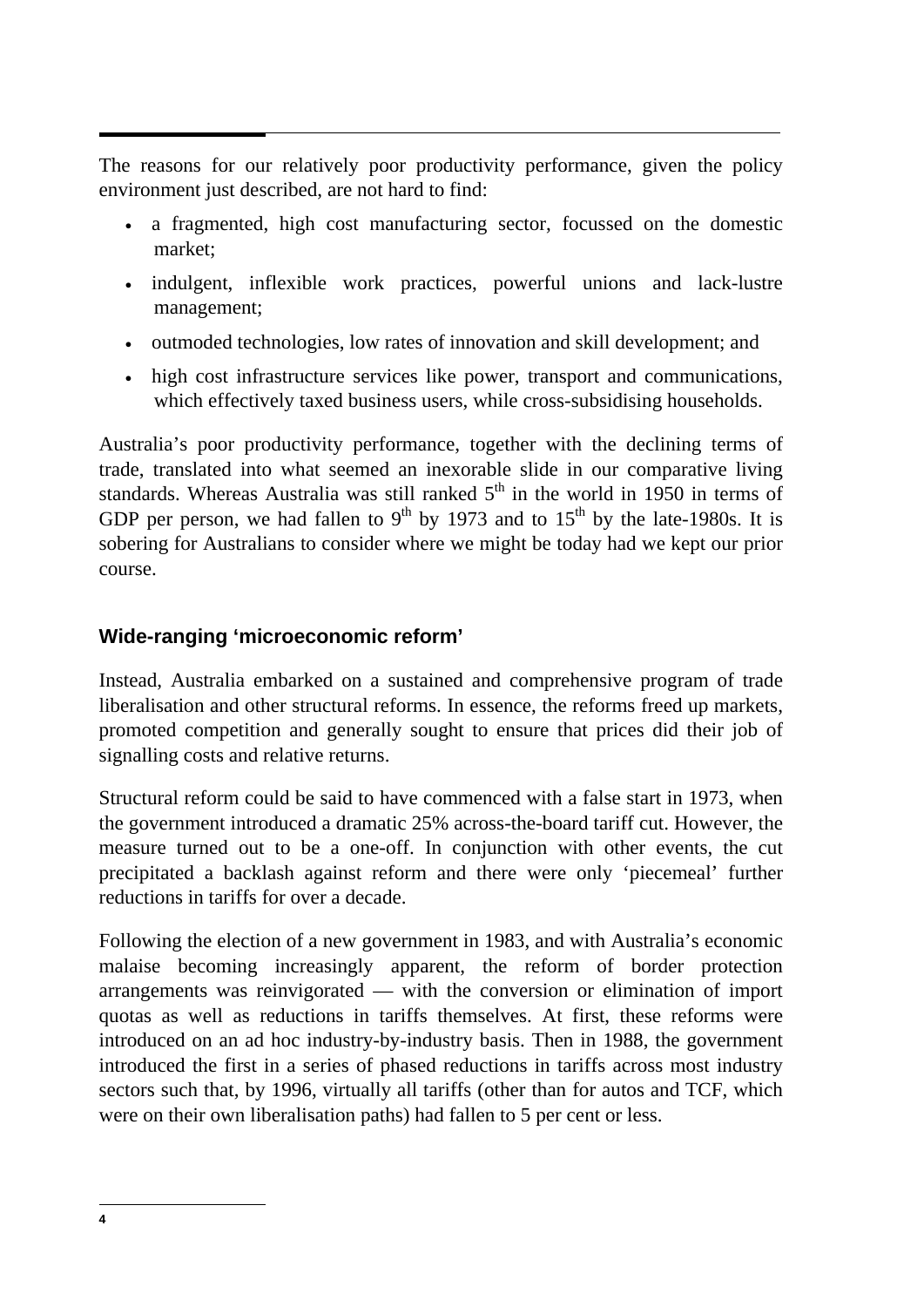$\overline{a}$ The early 1980s had also seen the floating of the Australian dollar (facilitating subsequent adjustment to tariff liberalisation) followed by significant liberalisation of the finance sector, including the removal of exchange and interest rate controls.

Increased international competition in Australia's traded goods sector led to pressures for reductions in input costs, notably in labour markets and (non-traded) public utility services. Previously, local firms had simply been able to pass excessive input costs on to consumers through accommodating 'made-to-measure' increases in tariffs. But now, faced with a government intent on reducing protection, local managers and their workforces needed to improve their own performance and get value from their suppliers.

In turn, pressure mounted for the reform of government policies and institutions that were impeding these changes, and an increasingly broad-ranging program of domestic microeconomic reform was hatched. The reforms ultimately embraced all product (goods and services) markets, factor markets (including the labour market), and the public and private sectors (Box 1).

Over the same period, macroeconomic reforms brought low inflation and greater stability, and tax reforms reduced distortions and improved business incentives. (These reforms played an important role in their own right, as well as complementing structural reforms, but are not the focus of this paper.)

In 1995, strands of the structural reform process were consolidated and extended in a coordinated National Competition Policy (NCP) agreed to by all governments in Australia's federal system. Among other things, the NCP program entailed: an extension of anti-competitive conduct laws to cover previously exempt government and unincorporated enterprises; the review of some 1800 items of anti-competitive regulation; reforms to public monopolies, including 'competitive neutrality' mechanisms, certain structural reform requirements and prices oversight mechanisms where public monopolies were retained; and an access regime for network infrastructure (PC, 2005a).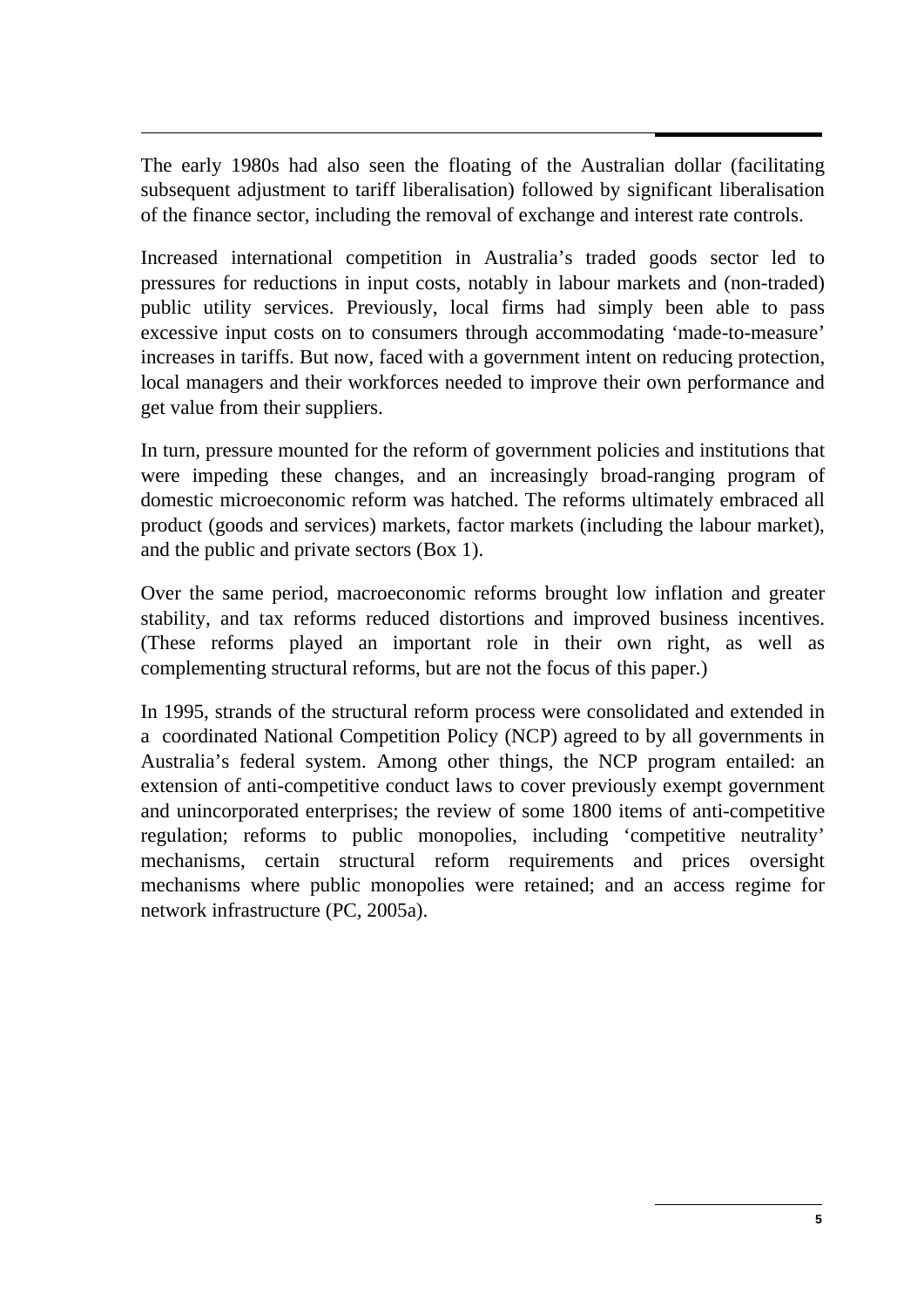#### Box 1: **Two decades of economic reform**

*Trade liberalisation* — reductions in tariff assistance (that began in 1973) and the abolition of quantitative import controls — mainly in the automotive, whitegoods and textile, clothing and footwear industries — gathered pace from the mid 1980s. The effective rate of assistance to manufacturing fell from around 35 per cent in the early 1970s to 5 per cent by 2000.

*Capital markets* — the Australian dollar was floated in March 1983, foreign exchange controls and capital rationing (through interest rate controls) were removed progressively from the early 1980s and foreign-owned banks were allowed to compete — initially for corporate customers and then, in the 1990s, to act as deposit taking institutions.

*Infrastructure* — partial deregulation and restructuring of airlines, coastal shipping, telecommunications and the waterfront occurred from the late 1980s. Across-the-board commercialisation, corporatisation and privatisation initiatives for government business enterprises were progressively implemented from around the same time.

*Labour markets* — the Prices and Incomes Accord operated from 1983 to 1996. Award restructuring and simplification, and the shift from centralised wage fixing to enterprise bargaining, began in the late 1980s. Reform accelerated in the mid 1990s with the introduction of the *Workplace Relations Act 1996,* further award simplification (through limiting prescribed employment conditions in enterprise bargaining agreements) and the introduction of individual employment contracts (Australian Workplace Agreements).

*Human services* — competitive tendering and contracting out, performance-based funding and user charges were introduced in the late 1980s and extended in scope during the 1990s; administrative reforms (for example, financial management and program budgeting) were introduced in health, education and community services in the early 1990s.

*'National Competition policy' reforms* — In 1995, further broad-ranging reforms to essential service industries (including energy and road transport), government businesses and anti-competitive regulation was commenced by all Australian governments through a coordinated national program.

*Macroeconomic policy* — inflation targeting was introduced in 1993. From the mid 1980s, fiscal policy targeted higher national saving (and a lower current account deficit) and, from the mid 1990s, concentrated on reducing government debt, primarily financed through asset sales (privatisation).

*Taxation reform* — capital gains tax and the dividend imputation system were introduced in 1985 and 1987, respectively. The company tax rate was lowered progressively from the late 1980s. A broad-based consumption tax (GST) was implemented in 2000, replacing the narrow wholesale sales tax system and a range of inefficient state-based duties. And income tax rates were lowered at the same time.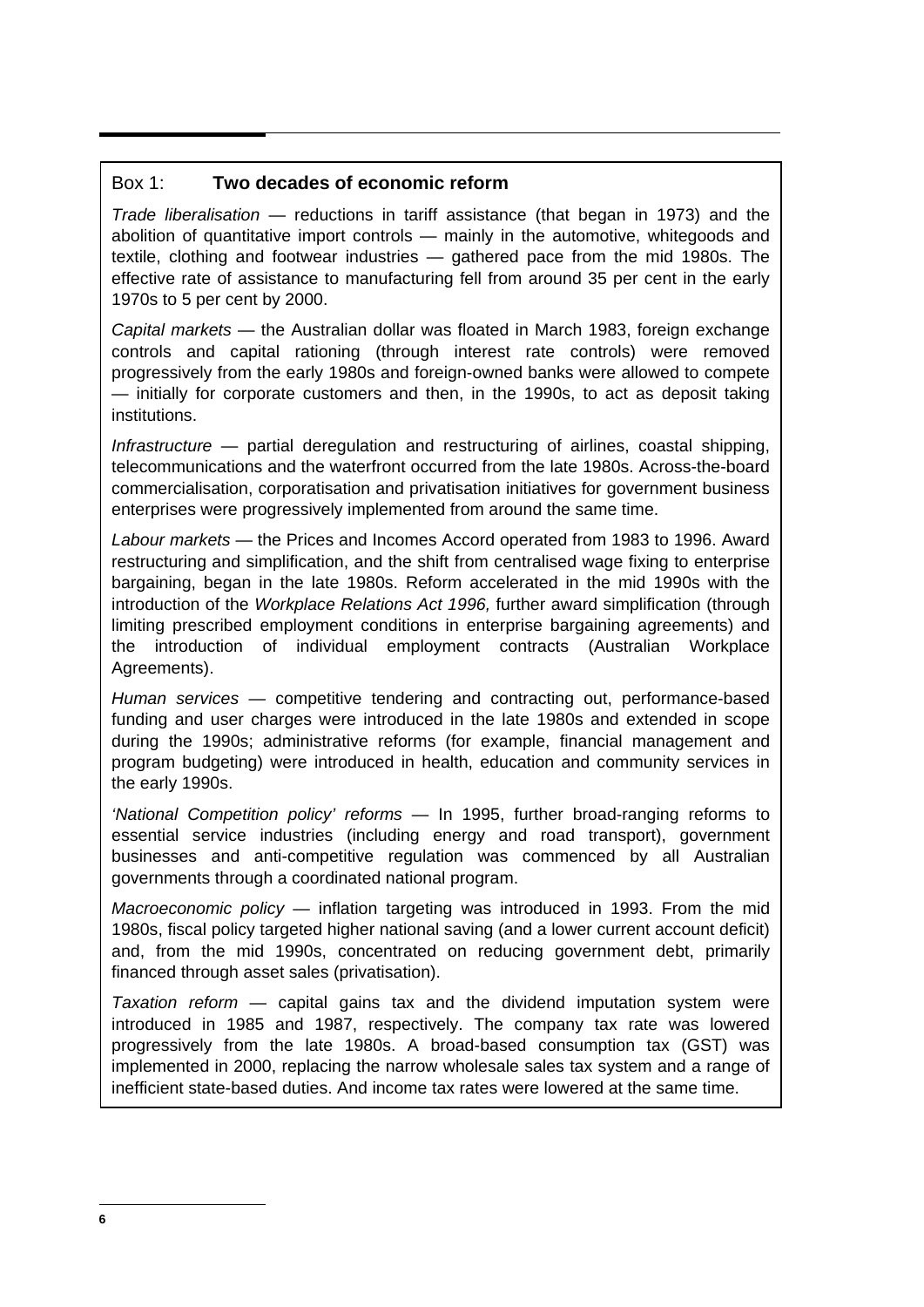$\overline{a}$ If any single indicator could convey the extent of structural reform in Australia, it would be that essentially Australian measure of relative net protection levels, the effective rate of assistance (ERA). The ERA for manufacturing has declined from 25 to 5 per cent over the past two decades, while agricultural assistance has also fallen (Figure 3).



Equally, it would be hard to find more striking illustrations of consequent structural and behavioural change than the coincident rise in the trade intensity of Australia's economy, from 27 per cent in the mid 1980s to 44 per cent in 2003, and the sharp increase in business R&D spending as a share of GDP (Figure 4).





Figure 3 **Falling effective protection**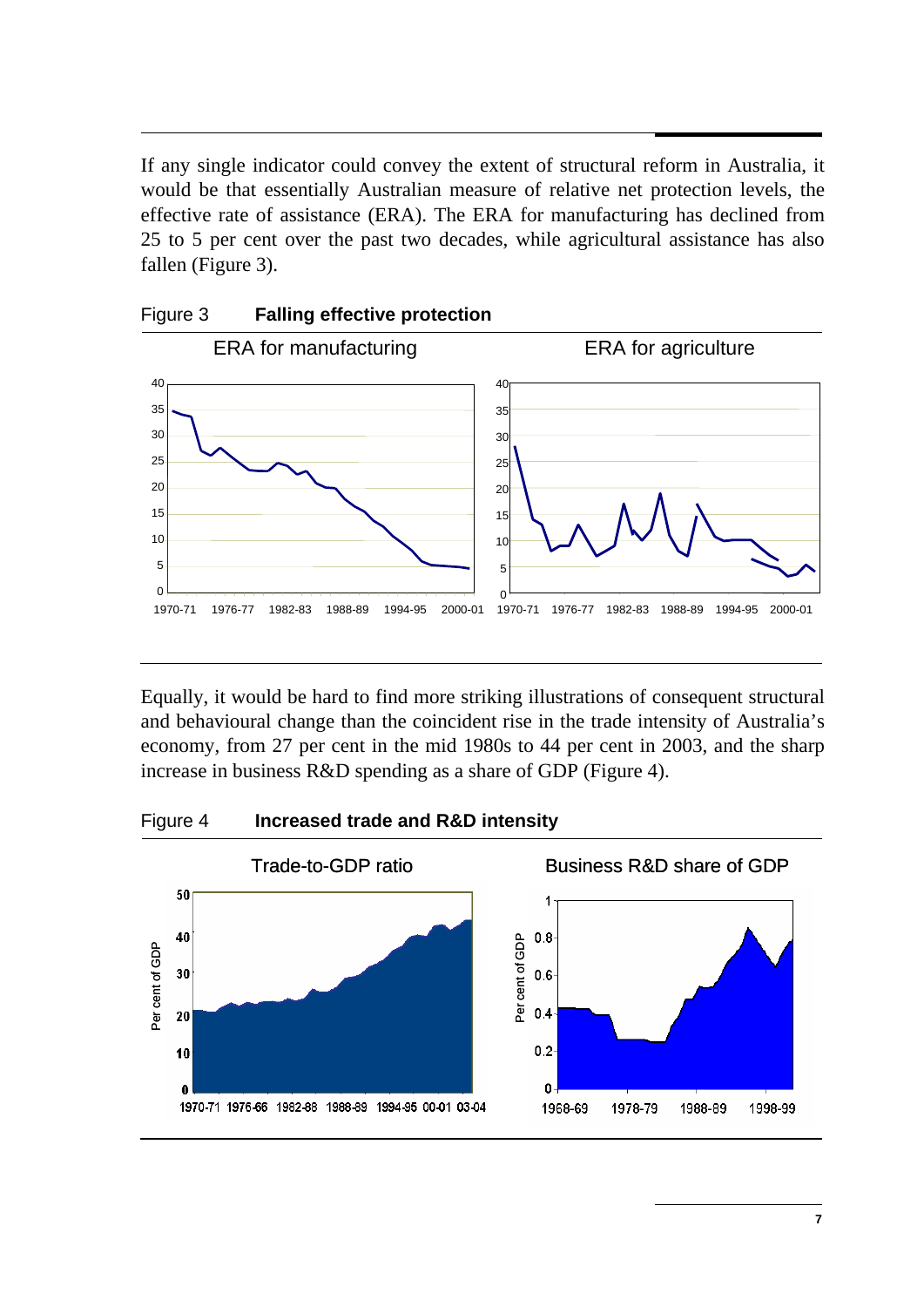### **A more productive economy**

As a consequence, important changes have been wrought in each of the areas previously identified as contributing to our poor productivity performance. For example, there has been:

- a marked decline in high cost labour-intensive or standardised manufacturing activities and a rise of 'elaborately transformed manufactures' (PC, 2004). (For example, textiles, clothing and footwear production has fallen in real terms by 40 per cent since 1985, but the manufacturing sector has grown by 40 per cent over the same period);
- major changes in work practices in all sectors, including to accommodate new technology;
- a rise in the intensity of business R&D, and increased innovation generally, with Australia having one of the highest rates of ICT uptake among OECD countries in the past decade (OECD 2004a)

These and other forces are reflected in the productivity performance of a range of industries. For example, multi-factor productivity (MFP) growth in electricity, gas and water jumped by 60 per cent in the 1980s; and the MFP growth rate in transport/storage and communications doubled in the 1990s. Empirical analysis by the Commission found that the price reductions and productivity gains in the infrastructure sector alone yielded a 2½ per cent gain in GDP. The reform program also contributed, indirectly, to sharp productivity improvements in wholesale trade and the finance and insurance industries, where business reorganisation involving the innovative use of ICT was driven by the heightened competitive pressures on customers as well as within the industries themselves, facilitated by a more accommodating industrial relations framework (Johnston et. al. 2000; Parham 2004).

At the aggregate level, Australia experienced a surge in MFP growth during the 1990s, averaging almost 2 per cent, more than double its previous rate (Figure 5). Australia's MFP performance was also among the best in the OECD and its labour productivity growth exceeded even that of the USA. (OECD 2004b).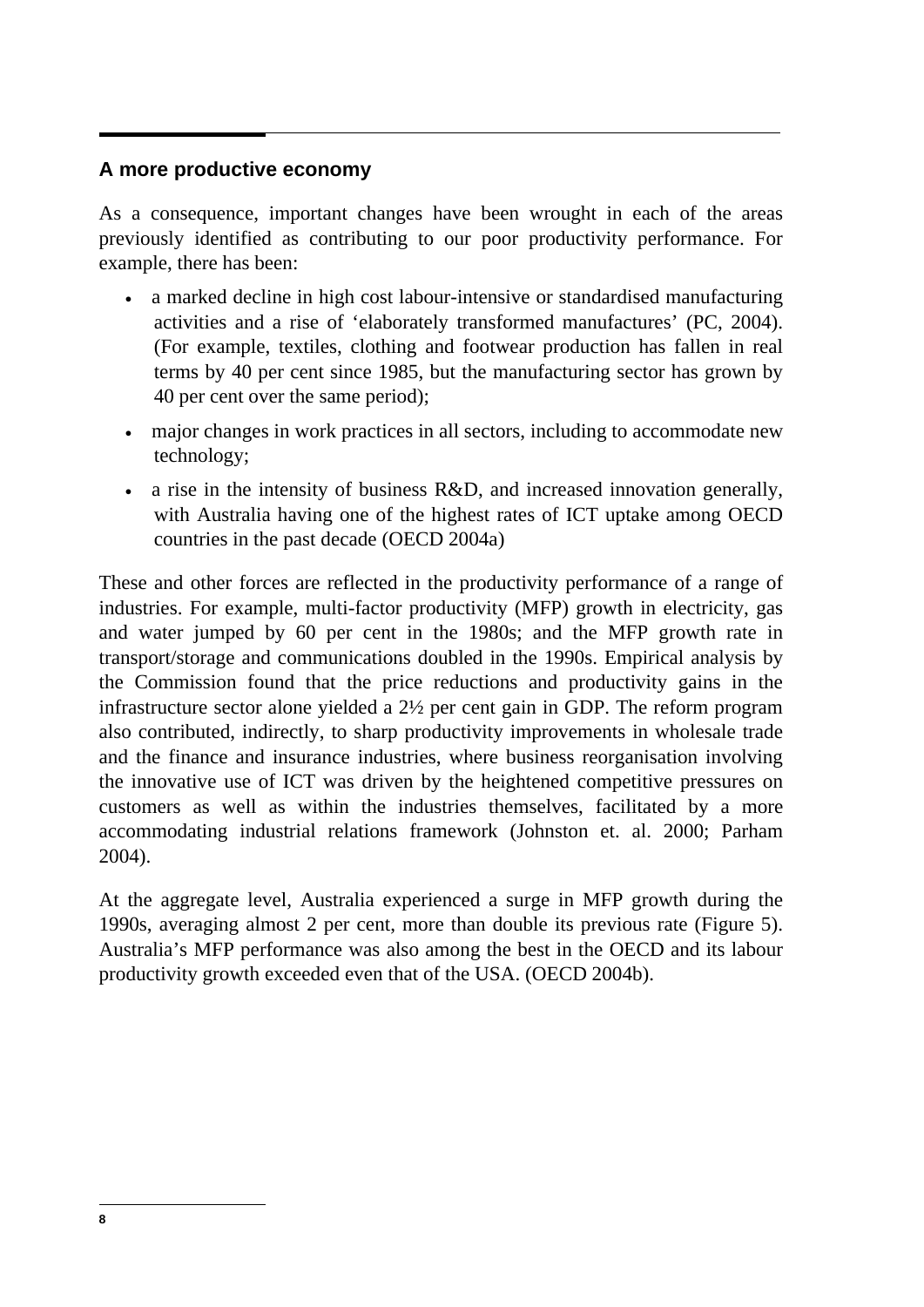



**a** Percentage points change to average annual MFP growth 1980-1990 to 1990-2000

Accompanied by rising labour utilisation, this translated into annual growth in per capita incomes of around 2½ per cent in that decade, well above the previous average and that for the OECD as a whole (1.7 per cent). As a consequence, Australia has seen its position on the international per capita GDP scale rise again from  $15<sup>th</sup>$  to  $8<sup>th</sup>$  over the past decade or so (Figure 6).



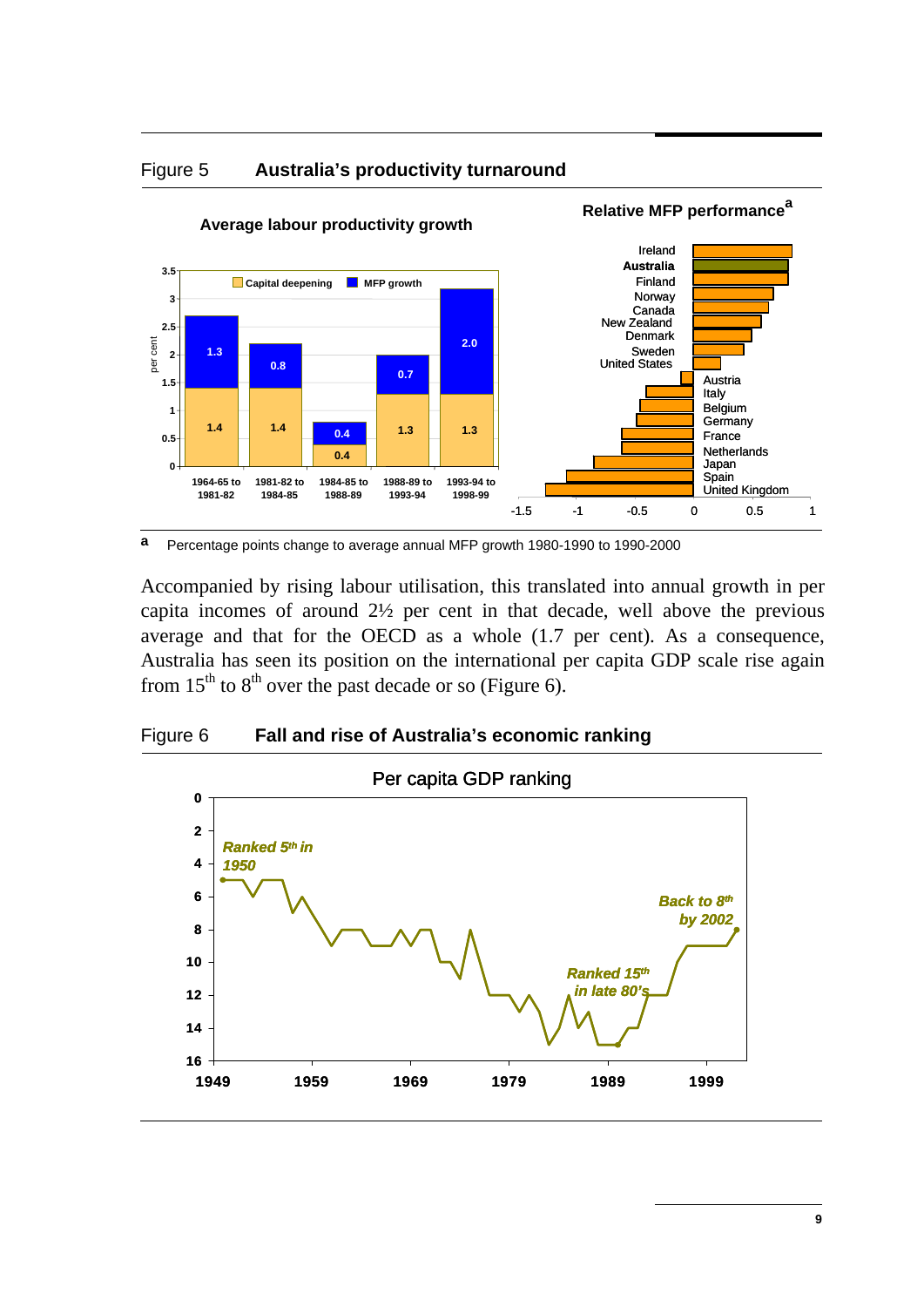#### $\overline{a}$ **Some (unusual?) features of the reform program**

As noted, many of Australia's structural reforms could be said to have followed standard economic prescriptions. However, the way the reforms were implemented in Australia had some features that are perhaps more distinctive.

# **'Opening the borders' became the first domino**

A basic question that has exercised the minds of economic reformers, including those in international agencies, is 'what is the optimal sequence of reforms?' For example, it has been logically argued that, in economic terms, it is better to address domestic distortions and inefficiencies before exposing an economy to international competitive pressures, to minimise adjustment costs. On this logic, reform of the labour market, being the slowest to adjust, should precede trade liberalisation, with financial and exchange markets being last in line.

However, as described previously, the Australian approach effectively turned this sequence on its head. This was a conscious decision to create political momentum and constrain the scope for backsliding. The floating of the dollar was seen as creating an anti-inflation discipline. But it also provided an adjustment safety-valve to mitigate the effects in subsequent liberalisation of import barriers on unemployment and the balance of trade (Corden, 1997).

Opening the borders to foreign goods, services and capital played a critical role in exposing 'upstream' inefficiencies, generating political pressure for reforms in government utility service provision and in labour markets. In particular, it is difficult to imagine that industrial relations reforms could have gone as far as they did without the increased discipline that international price competition placed on unit labour costs.

In a way, it was the very prospect of adjustment costs that provided the motivation for further reforms that, together with a gradualist approach (see below) and a floating exchange rate, ultimately served to contain those costs. In political economy terms, therefore, a lesson from Australia's experience is that external liberalisation has distinct advantages as a first-mover strategy.

# **We liberalised unilaterally**

Unlike other OECD countries, most of Australia's trade liberalisation has been undertaken unilaterally, rather than in exchange for reciprocal concessions by other countries. This has not reflected any failure to engage in or support the then GATT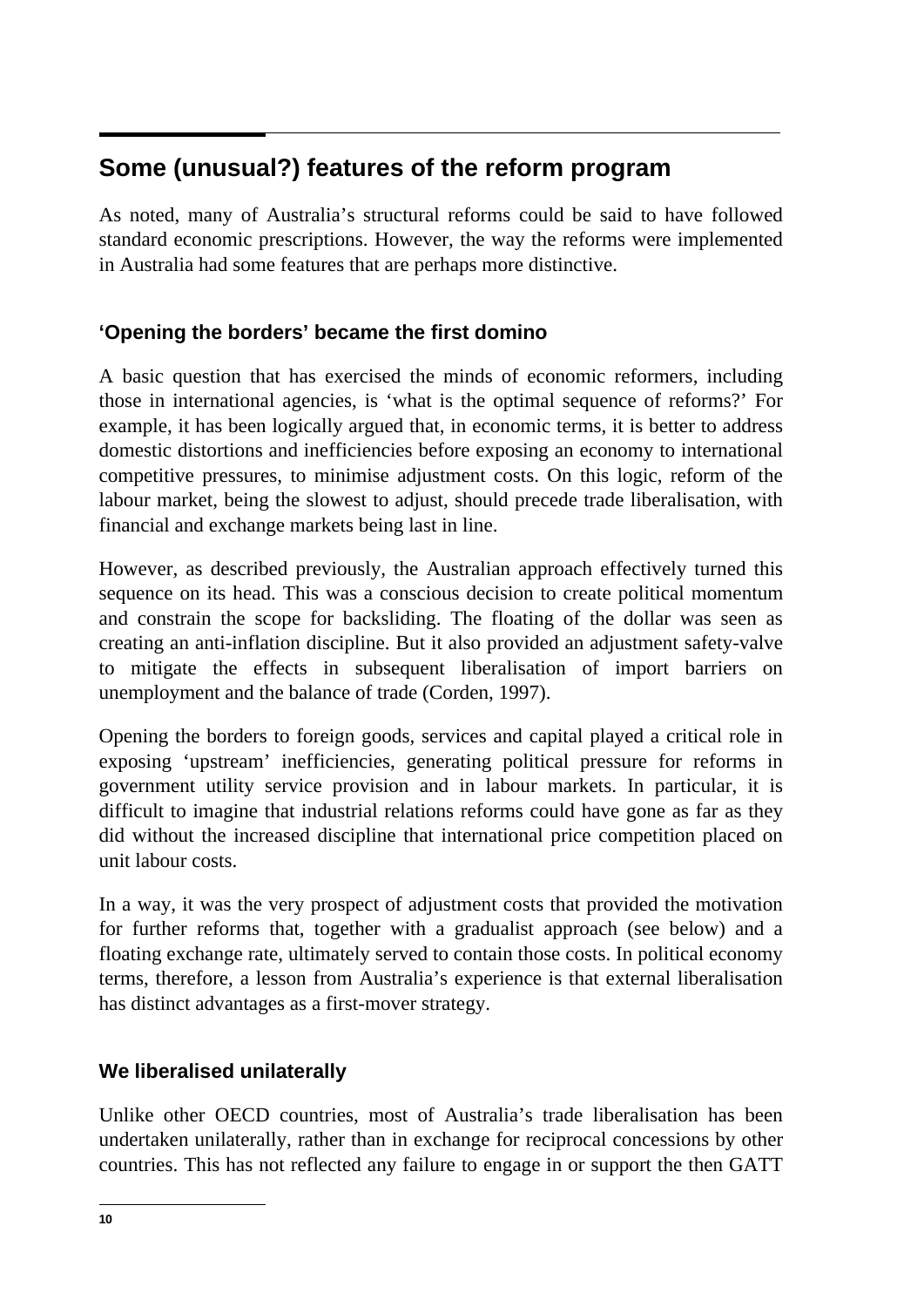(now WTO) system, but rather the reality that multilateral trade negotiations for many years did not encompass agricultural trade — which at that time was Australia's main export interest. This meant that there was little incentive to do reciprocal deals.

Perversely, this turned out to be an advantage for Australia, as we were forced to consider whether reducing our own import protection would yield national gains, regardless of what other countries chose to do. Moreover, Australia generally got 'credit' for its liberalisation measures in subsequent multilateral trade negotiations while, through the non-discrimination rule, benefiting from the reciprocal liberalisation of the larger trading powers.

In more recent years, partly out of frustration at lack of progress within the WTO, Australia has been active in pursuing preferential trade agreements. Among others, these include a major agreement with the USA and one currently under negotiation with China. There are signs that Australia's (unexpectedly) greater success in such bilateral forums may be eroding our traditional willingness to undertake traderelated reforms unilaterally. However, our previous reforms have not left much in the way of trade or investment barriers or other restrictions anyway.

# **We hastened slowly**

Another issue that has exercised reformers is the optimal breadth and pace of reform. For example, some economists have advocated a 'big bang' approach of rapidly introducing substantial reforms across an economy, to offset distributional impacts in any one sector and bring forward gains that might otherwise be delayed or forgone as 'reform fatigue' or opposition set in. Australia's neighbour New Zealand could be said to have gone down this route.

Australia adopted a more incrementalist approach, though ultimately with a broad reach. Its early experiment with the 25% tariff cut may have been influential in Australia's subsequent approach.

The 25% tariff cut was an abrupt change that was not pre-announced by the government. Nor, at that stage, had a significant domestic constituency for trade liberalisation been built. Indeed, the government justified the cut on macroeconomic grounds — to constrain inflation — rather than for its potential microeconomic benefits. That this cold shower descended upon an unsuspecting, out-of-shape manufacturing sector just as Australia was about to enter a recession anyway did not help. In hindsight, this bold initiative probably set back the case for tariff reform. It was followed by protection hikes in the 'sensitive' sectors, through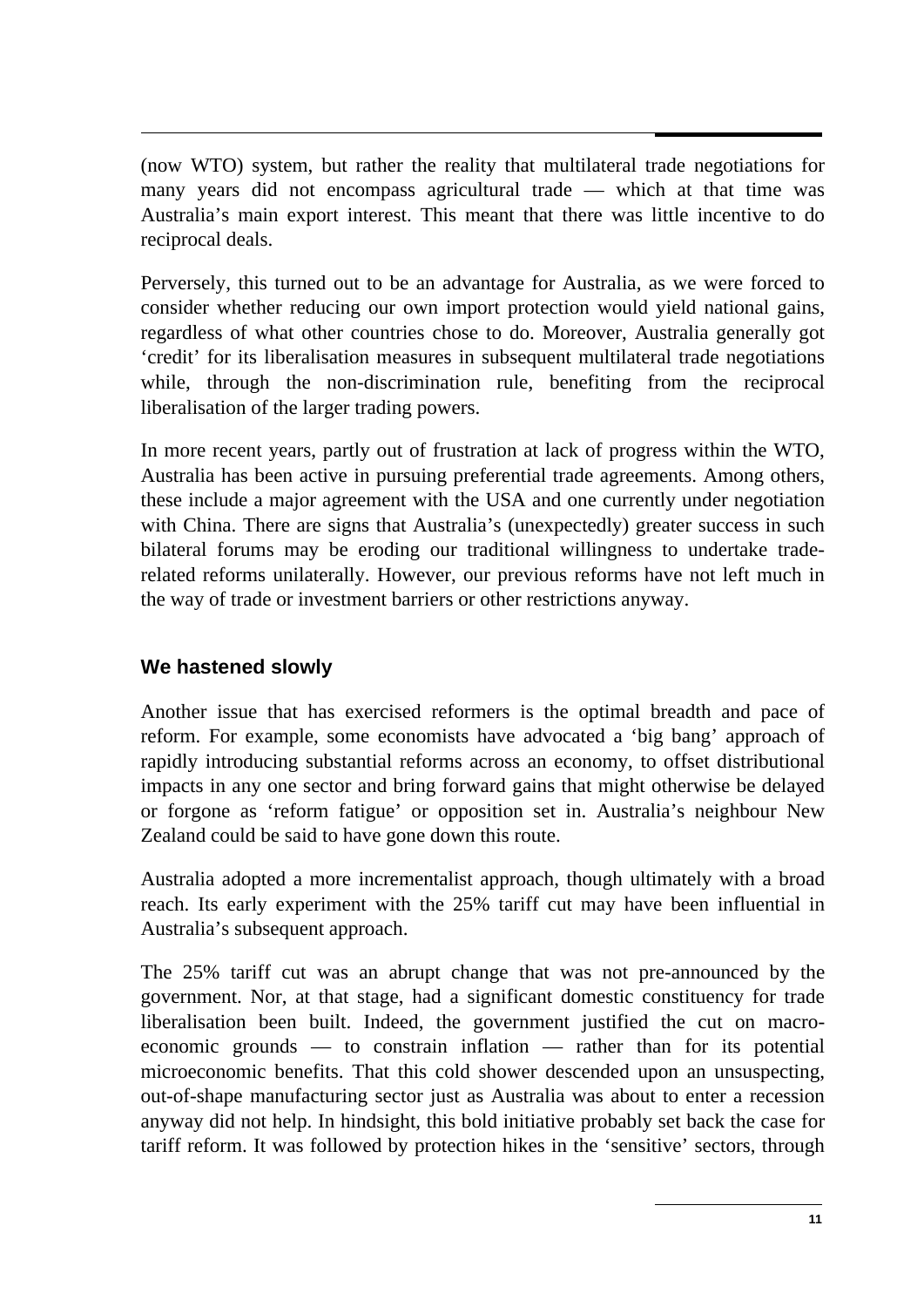the (re)introduction of quotas, which served to widen assistance disparities and the costs of protection, notwithstanding lower average assistance rates.

Later tariff liberalisation programs involved pre-announced and graduated reductions. For example, the phased tariff liberalisation programs that ran from 1988 to 1996 generally involved annual reductions of less than three percentage points.

Likewise, in the 'sensitive' sectors, including steel, autos and TCF, 'industry plans' were devised to provide incremental reform. For instance, under the first auto industry plan, which commenced in 1985, quotas were initially converted into tariff-quotas and then abolished, and the tariff of 57.5 per cent was phased down to 35 per cent in 1992. Subsequent plans have involved gradual, pre-announced tariff reductions, such that auto tariffs fell to 10 per cent at the start of this year and are scheduled to decline to 5 per cent in 2010. Industry plans have also variously included export, investment and R&D subsidies and, in some of the early plans, specific restructuring targets and incentives.

Australia has also taken a gradual or incremental approach to reform in the other key areas.

- In the case of public utilities, for example, the commercialisation and then corporatisation of what became 'government business enterprises' started to spread across different jurisdictions from the mid-1980s. In time, this was followed by more 'hard edged' reforms involving structural separation, privatisation (in some jurisdictions), the entry of new players and, for network infrastructure, regulated provision for third-party access.
- Similarly, labour market reforms have seen a gradual transition from the traditional, highly centralised prescriptive arrangements to decentralised enterprise bargaining constrained by limited core requirements. During most of the 1980s, labour market reforms were restricted to some award restructuring together with an 'accord' between the government and the unions to limit wage demands. Subsequent reforms involved a shift from centralised wage fixing towards enterprise bargaining, and later the introduction of individual employment contracts. The proportion of employees having wages set by collective enterprise agreements or individual agreements has steadily increased from 32 per cent in 1990 to almost 80 per cent in 2002 (PC 2005a).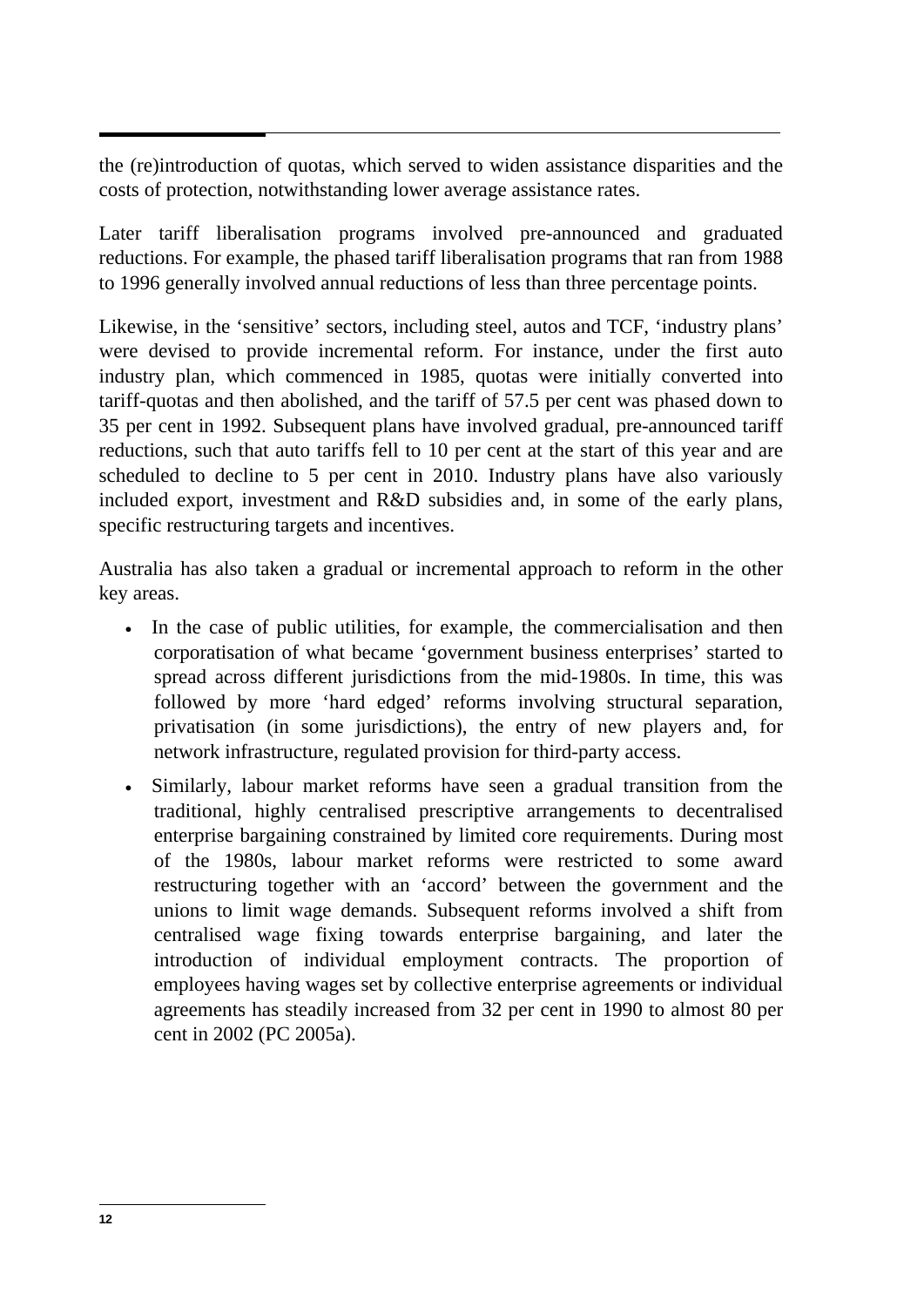## **We acted on a broad front**

While Australia's structural reforms could be said to have begun sequentially and were incremental in nature, the program evolved in a cumulative way to encompass reforms across much of the economy.

This brought many of the benefits attributable to 'big bang' approaches, but without all the costs. Potential losses in some sectors from reductions to protection were at least partly offset by benefits derived from reforms in other sectors, thus avoiding undue adjustment and making reform more 'palatable'. For example:

- The Commission's modelling of the economy-wide impacts of reducing trade barriers while also implementing reforms to energy, communications and the public sector, demonstrated that although trade liberalisation alone would reduce manufacturing employment by 0.3 per cent, reforms across all the areas would increase employment in the manufacturing sector by 1.3 per cent (IC, 1996).
- While reforms to public utilities have seen apparently regressive price rises for households, modelling of the indirect effects on other prices and factor incomes has demonstrated net benefits across all household income bands (though greater at higher income levels) (PC, 2005).

Moreover, as virtually all sectors were subjected to reform, the complaints of individual sectors seeking to avoid reform — 'why me?' — were harder to justify and less effective. And the grouping of reforms into 'packages' meant that their estimated net benefits amounted to billions of dollars (see below) and commanded considerable public attention.

### **We 'oiled the wheels' in sensitive sectors**

In the main, Australia used the phasing of reforms to minimise adjustment costs, relying on general retraining schemes and the (relatively generous) welfare safety net to address the needs of displaced workers.

However, particularly in sensitive sectors, governments also introduced some specific measures to deal with adjustment issues. The industry plans often entailed specific retraining schemes or assistance for displaced workers. For example, the post-2005 TCF plan includes \$50 million for this purpose. These measures are in addition to the other assistance tailored to the restructuring needs of these industries. For example, under the PMV plan, automotive tariff reductions have been accompanied by assistance of around \$600 million annually under the Automotive Competitiveness and Investment Scheme (PC, 2002).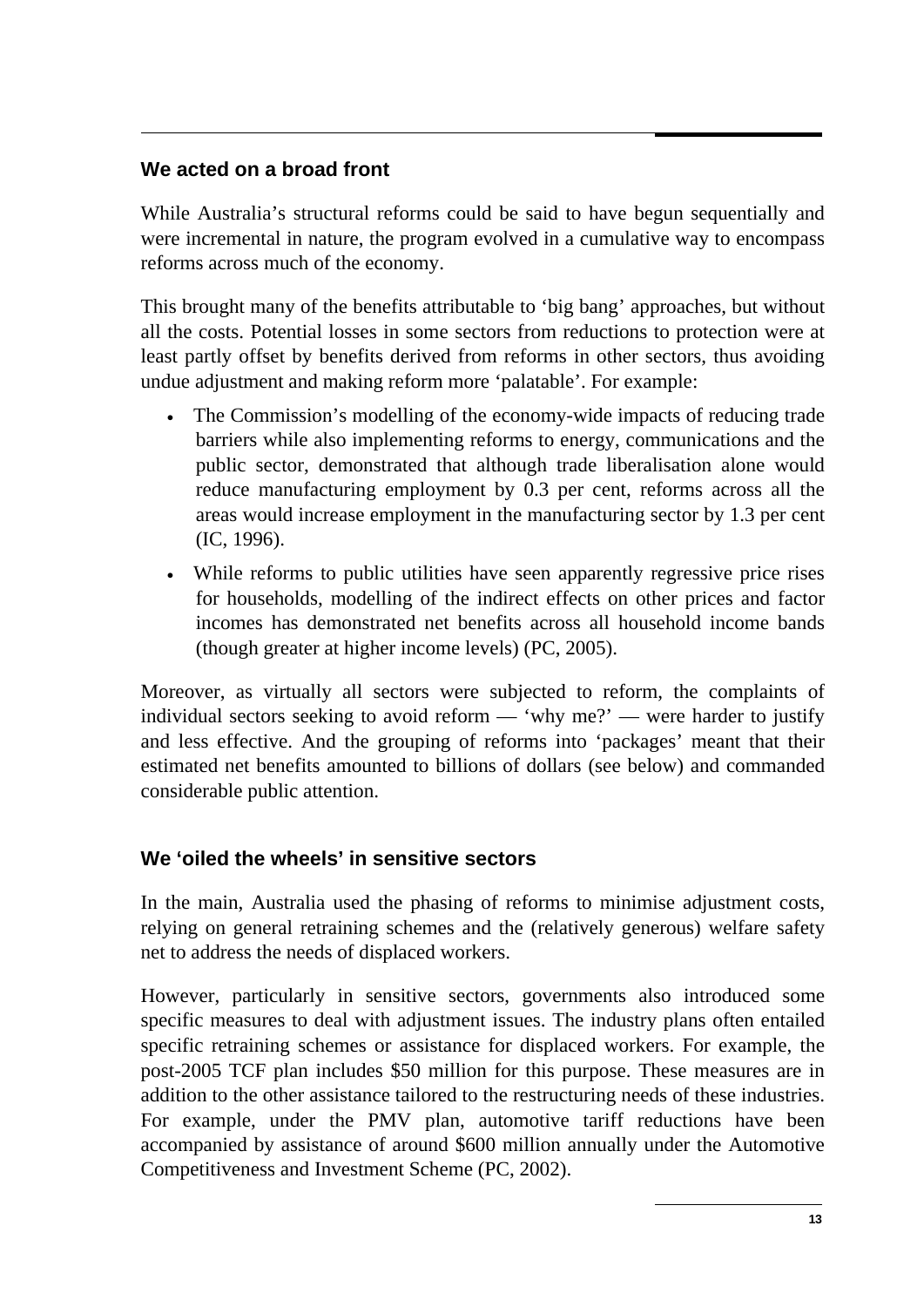$\overline{a}$ In other cases, reform has been accompanied by direct compensation for the economic losses entailed. For example, when price support mechanisms in the dairy industry were abolished in 2000, existing farmers were provided with a substantial stream of payments, financed from a levy on milk consumers, to reflect the reduction in the value of their dairy holdings and to facilitate adjustment within (or out of) the industry.

Governments have also provided specific support for regions in which the costs of reform were concentrated. For example, energy reforms commencing in the early 1990s led to significant labour shedding from electricity generation in the Latrobe Valley in Victoria, which in turn led to a severe downturn in the region. Support has ranged from grants to encourage industry relocation to the region, to retraining, and social and development initiatives. These measures have contributed to strong employment growth since the mid-1990s (PC 2005).

# **Two institutional innovations in Australia's reform story**

Structural reforms of the kind Australia has implemented have long been recognised as economically desirable by most economists, but have faced strong political obstacles in all countries.

This reflects the fact that many of the policies or regulations that have efficiency costs also have pronounced distributional effects. Reform (by definition) is intended to benefit the wider community. But in doing so it typically threatens the privileges or perceived entitlements of a minority, the members of which individually have more at stake — and thus more incentive to be politically active — than the often diffuse beneficiaries. This political asymmetry has featured in the public choice literature, but has been known to economists since at least Pareto.

It is reinforced by the lack of awareness by the potential beneficiaries of what is at stake in reform. Indeed, the general community will often find the arguments of vested interests intuitively more appealing and persuasive than those of the reformers — particularly where identifiable job losses are involved. These political difficulties are compounded by a government bureaucratic structure that tends to be aligned with particular groups or sectors, and that makes it hard for governments to see the big picture.

The inherently adverse political calculus of structural reform is made worse by the front-loaded timing of the losses relative to the benefits. Given the three year electoral cycles that obtained in all Australian jurisdictions until very recently, this almost guaranteed that an incumbent government would experience more of the pain than gain from reforms that it introduced — while potentially seeing the reverse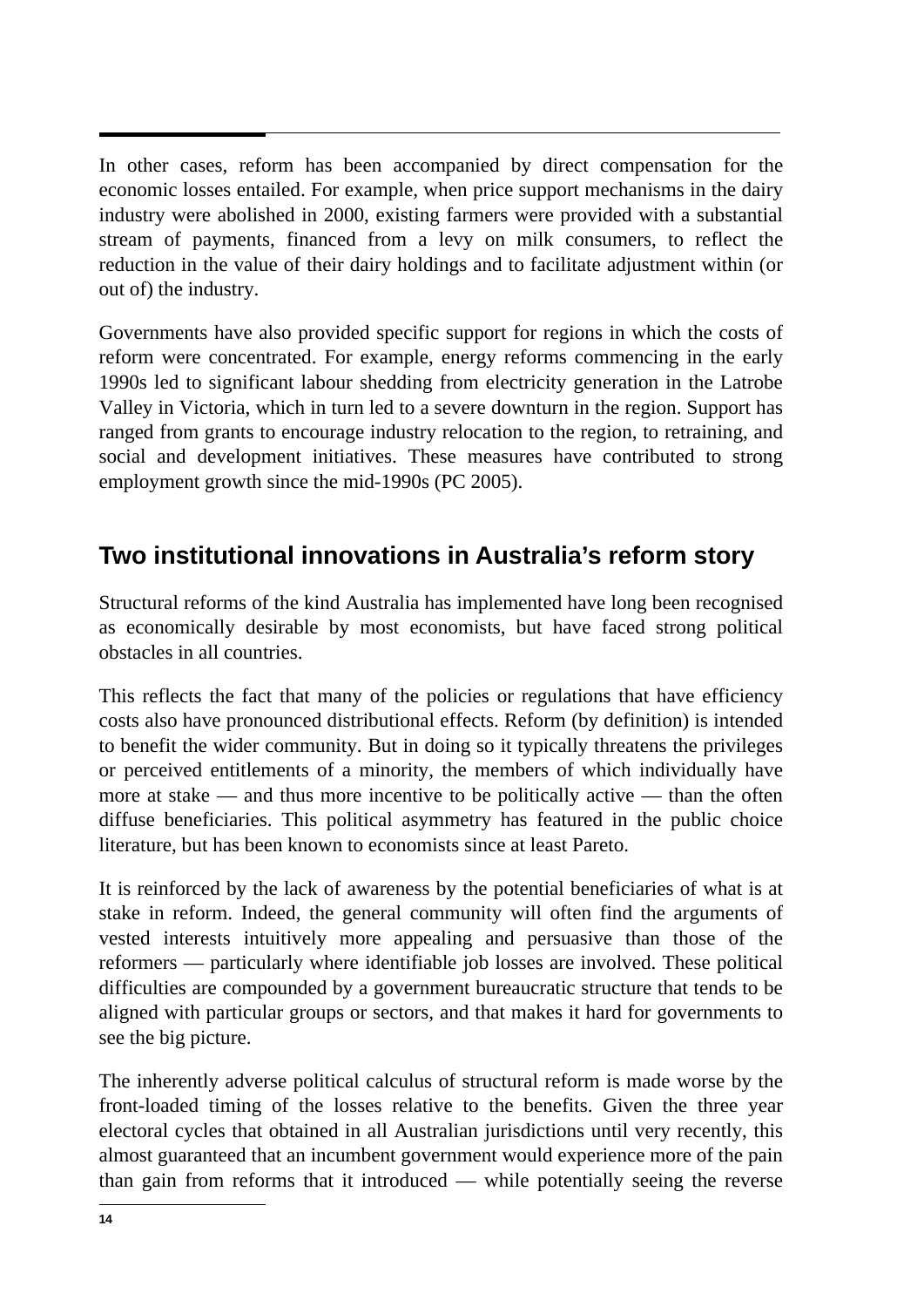occur for its successor. The bicameral nature of most jurisdiction's parliamentary systems provided a further obstacle to reform, particularly at the wrong end of the political cycle.

Finally, in some countries, including Australia, there are the additional challenges for nationally beneficial structural reforms posed by a Federal system of government. In Australia, the six states have regulatory powers and responsibilities in all relevant areas. Federations can provide valuable opportunities for constructive policy competition and inter-jurisdictional learning. But in areas that require national systems, diversity can merely manifest itself as productivity-sapping fragmentation. (The best (worst) example of this in Australia was the variation in railway gauges that for many years made a change of trains obligatory for interstate movements of people or goods.)

Such political economy obstacles to reform (summarised in Box 2) are inherent to democratic governance. They have of course not always precluded successful reforms. However, as Mancur Olsen has shown, it can take a crisis to pave the way for wide-ranging reform. This has indeed been the precursor to reform in a number of developed and developing countries (often under the 'guidance' of the Fund or World Bank). This was not the case in Australia, although public perception of a looming crisis in the absence of reform has at times been actively promoted by the government — most famously in the mid-1980s, when it was suggested that Australia risked becoming a 'banana republic'.

#### Box 2: **Five political obstacles to structural reform**

- 1. The costs of reform are concentrated on particular groups, whereas the benefits are more diffuse.
- 2. The potential winners from reform tend to be (rationally) poorly informed about the tradeoffs.
- 3. Bureaucratic structures are typically aligned with particular sections of the economy or community.
- 4. The costs of reform tend to be front-loaded, whereas the benefits arise over time.
- 5. Multiple jurisdictions increase the difficulty of achieving nationally consistent approaches.

International surveys and case studies have identified a range of other conditions conducive to reform. These include strong and well-motivated political leadership (perhaps the pre-eminent requirement), 'technocratic' capability within government (sometimes at the political level itself), 'good timing' and the emergence of pro-reform lobbies. All of these of course presume the existence of a body of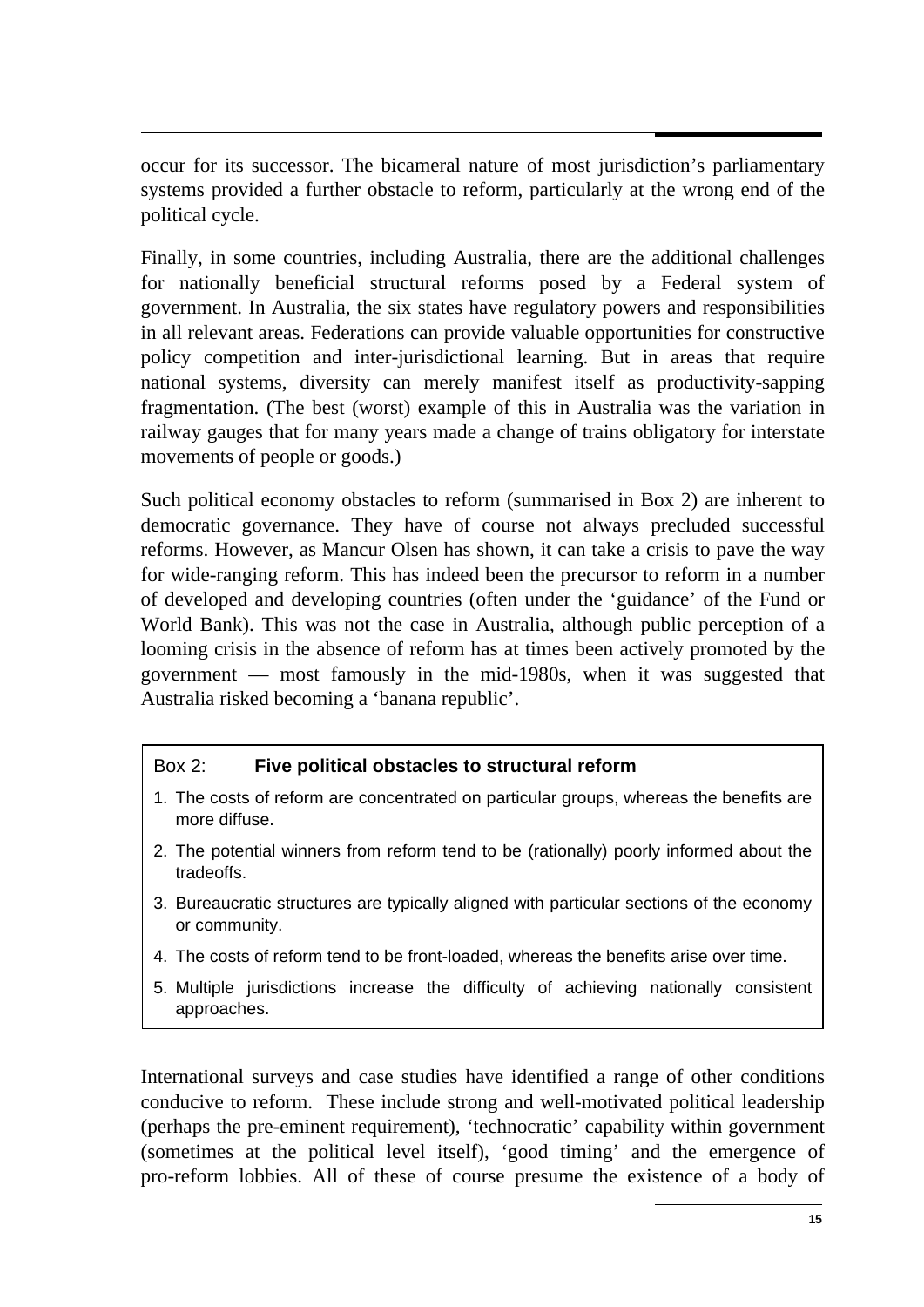$\overline{a}$ broadly accepted reformist thinking — a condition arguably satisfied in the 1980s under the so-called 'Washington Consensus' (Williamson, 1992).

These various ingredients have applied to varying degrees in different countries over time. Where Australia appears to have differed is in fashioning domestic institutional arrangements expressly to promote and sustain reform by, in part, neutralising the power of vested interests and building wider political and community support. The two institutions that are arguably the most distinctive of the Australian approach in this respect are the Productivity Commission (and its direct forebears, the IAC and the Industry Commission) and the inter-jurisdictional framework for National Competition Policy.

## **The role of 'the Commission'**

*Australia has, over many years, gradually unilaterally reduced protection for its industries, and much of the credit could be attributed to the work of the Commission (Corbet and Stoeckel, 2002, p. 49).* 

Paradoxically, the institution most identified in Australia with the microeconomic reforms of the past few decades, had its origins in an institution that had underpinned the protectionist side of the Australian settlement for much of the proceeding 50 years.

The Tariff Board was created by statute in 1922 as an independent inquiry and advisory body on tariff making. At the government's request, it would examine the claims of particular industries for increased protection through a public inquiry process, and issue public reports with formal recommendations. Reflecting the consensus of the time, and vague statutory guidance, for most of its life the Board's recommendations were essentially designed to offset local industry's 'margin of cost disadvantage' against imports (while avoiding 'excessive' protection).

In the mid-1960s, under the combined influence of new leadership, a separate public inquiry into Australia's economic policies (the Vernon Committee) and developments in protection analysis fostered by Australian academics (notably Max Corden), the Board began to question the effects on the wider economy of its longstanding practice of granting protection to individual industries according to need. At the instigation of its new Chairman, G. A. Rattigan, and despite considerable opposition from the Government, the Board increased its analytical capacity, began estimating and publishing 'true' relative protection levels of different industries (using the relatively new concept of effective rates of protection) and generally provided more transparent information on the costs of Australia's protection regime.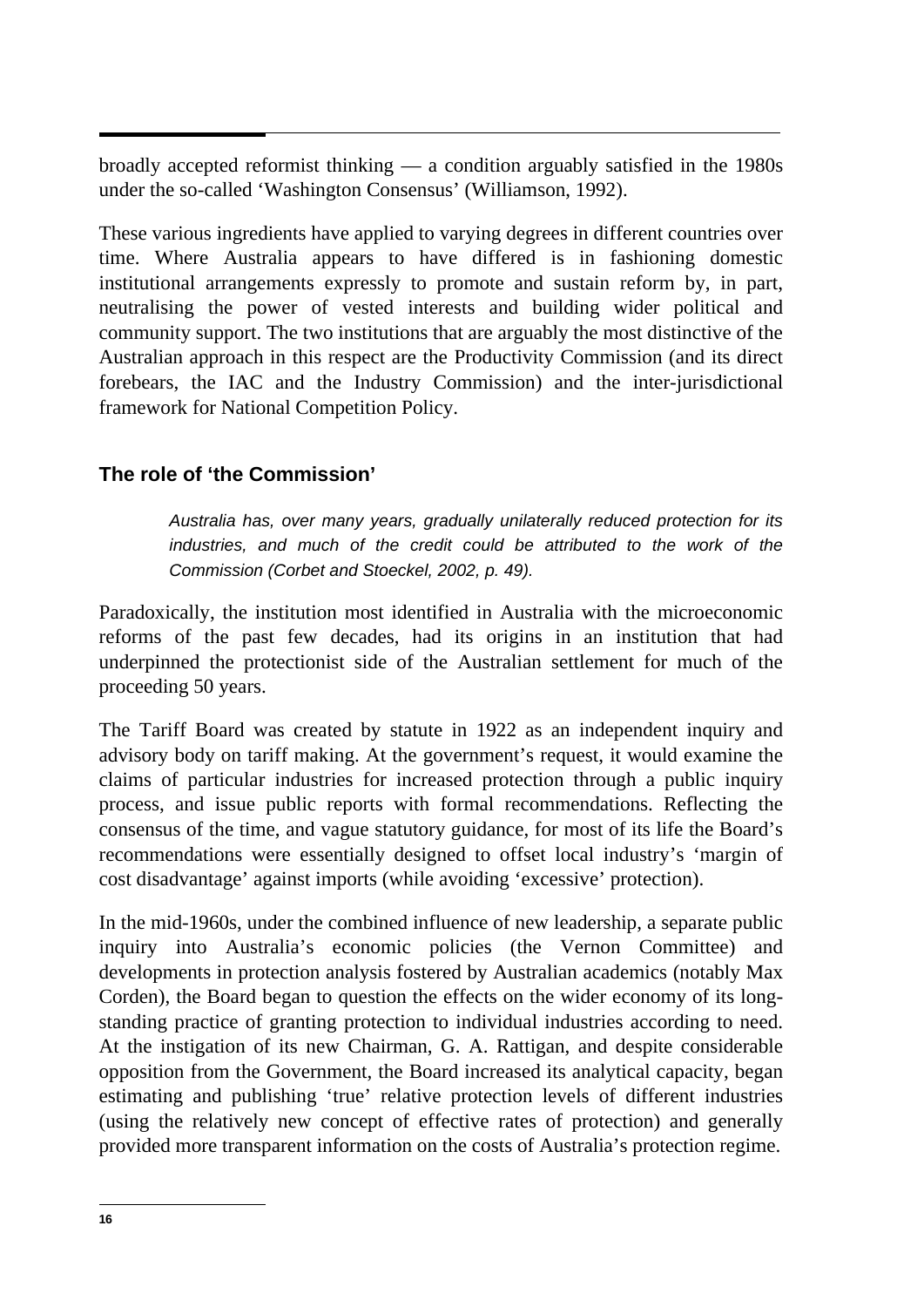$\overline{a}$ The Board's tentative re-evaluation of its tariff-advisory responsibilities had more influence on the Opposition than the Government. When the socially reformist Labour Government swept to power in the early 1970s, it created a new organisation, the Industries Assistance Commission (IAC), to provide a stronger and more wide-ranging institutional vehicle for arms-length advice in the national interest about the costs and benefits of tariff and other assistance to industry. This was predicated on the (then) radical notion for the political left that the fiscal requirements of social programs depended on having an efficient and productive economy.

It is clear from the report which the Government commissioned to create the blueprint for the new organisation (Crawford, 1973) that, in providing for 'public scrutiny' of industry assistance measures and their costs, the IAC was designed to provide a counterweight to the sectional and other political pressures that militated against liberalisation.

There are three features of the organisation's design that have collectively distinguished its contribution:

- *Independence*. The Commission was established by Act of Parliament. Its role was purely advisory, having no judicial, executive or administrative functions. Members of the Commission were appointed by the Governor-General for up to five years and could not be removed by the Government of the day.
- *Openness*. By statute, the government was obliged to obtain advice from the Commission before changing any tariff or financial assistance to industry. The Commission was required to hold public hearings and release draft reports before finalising its recommendations to government. The Commission was also required to prepare an annual report covering its operations and analysing the structure of assistance to Australian industry and its effects. And the government was obliged to release publicly all Commission reports within a specified period.

– *Economy-wide mandate*. Guidelines in the legislation stated that the Commission should be concerned with improving the efficiency with which the economy uses its resources and take account of the interests of consumers and users of products affected by its proposals.

With some variation, these three features remained fundamental to the role and operations of the two organisations that succeeded the IAC; namely the Industry Commission (from 1990 to 1998) and today's Productivity Commission, which was established in April 1998. (For a short history of the Commission, see PC, 2003c). The main differences between the organisations have been in their coverage, which has been progressively extended beyond industry assistance matters to cover structural reform issues across all sectors of the economy, and in social and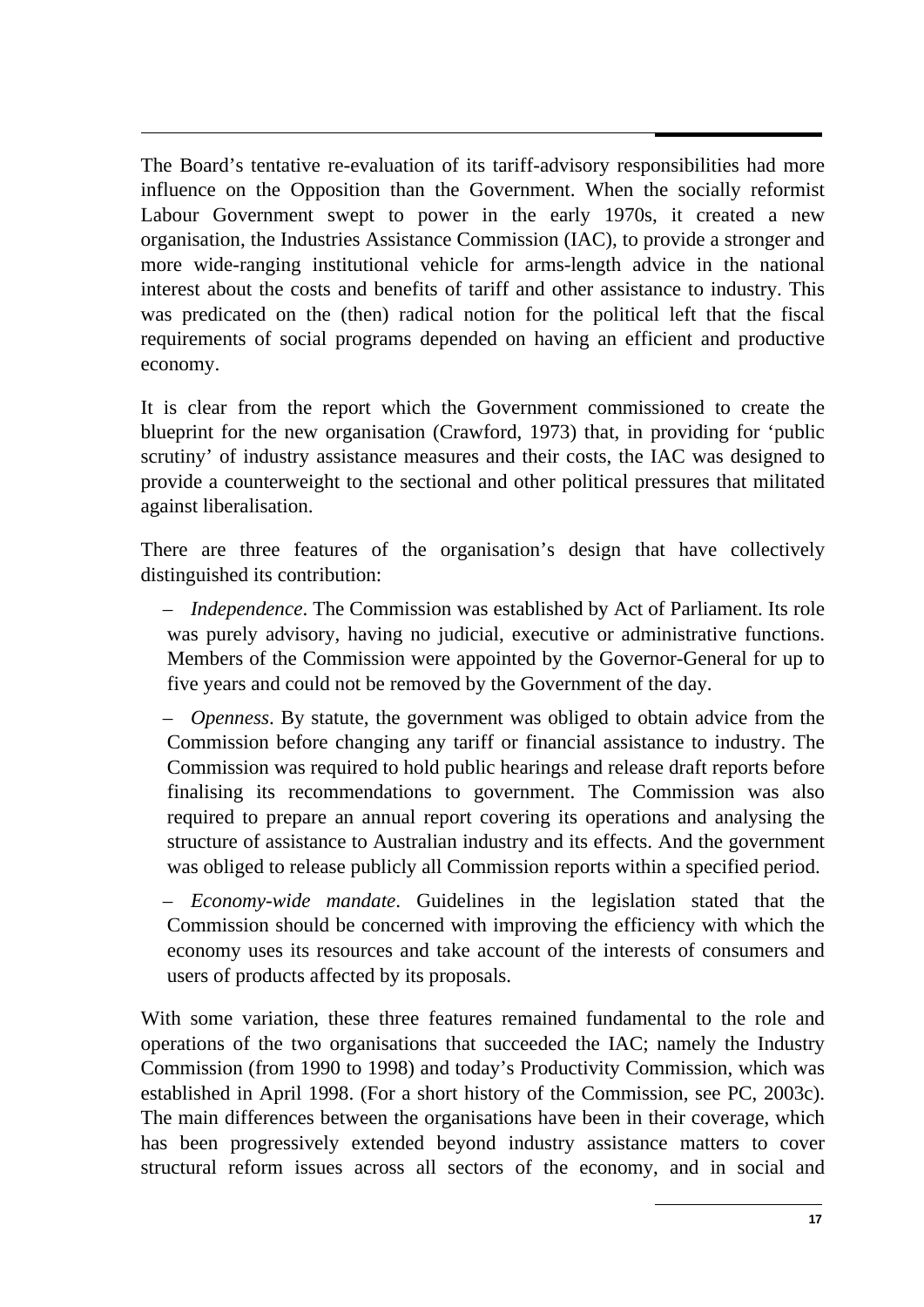environmental as well as economic spheres. (Box 3 indicates the breadth of matters addressed in recent years.)

#### Box 3: **A selection of Productivity Commission studies**

*Trade liberalisation/industry assistance* 

- Review of Australia's general tariff arrangements
- Review of automotive assistance
- Post-2005 TCF assistance arrangements
- Pig and pigmeat industries: safeguard action against imports
- Review of the pharmaceuticals industry investment program
- Multilateral liberalisation of services trade
- Trade and investment effects of preferential trading arrangements
- Removing tariffs on goods originating from Least Developed Countries

#### *Productivity studies*

- Productivity in Australia's wholesale and retail trade
- ICT use and productivity
- Microeconomic reforms and Australian productivity: exploring the links

#### *Infrastructure reform issues*

- Review of the gas access regime
- Price regulation of airport services
- Telecommunications competition regulation
- Progress in rail reform

#### *Labour market issues*

- Independent review of the Job Network
- Labour hire employment
- Work arrangements in container stevedoring
- The role of training and innovation in workplace performance
- National workers' compensation arrangements

#### *Environmental issues*

- Impact of foot and mouth disease in Australia
- Pricing of irrigation water
- Water quality in the Great Barrier Reef
- Energy efficiency
- The environmental performance of commercial buildings

#### *Social issues*

- Australia's gambling industries
- Indicators of indigenous disadvantage
- Social capital
- Review of the Disability Discrimination Act
- Nursing home subsidies
- Inquiry on first home ownership

#### *Regulatory reviews*

- Reform of building regulation
- Impact of native vegetation and biodiversity regulations
- Regulation of the taxi industry
- Review of the Prices Surveillance Act
- Review of mutual recognition
- Review of legislation regulating the architectural profession

#### *Other studies*

- Cost recovery by Commonwealth **Agencies**
- Report of Government services
- Resourcing universities
- GP compliance costs
- Impact of indirect taxes on exporters
- Impacts of medical technology in Australia
- Public liability claims management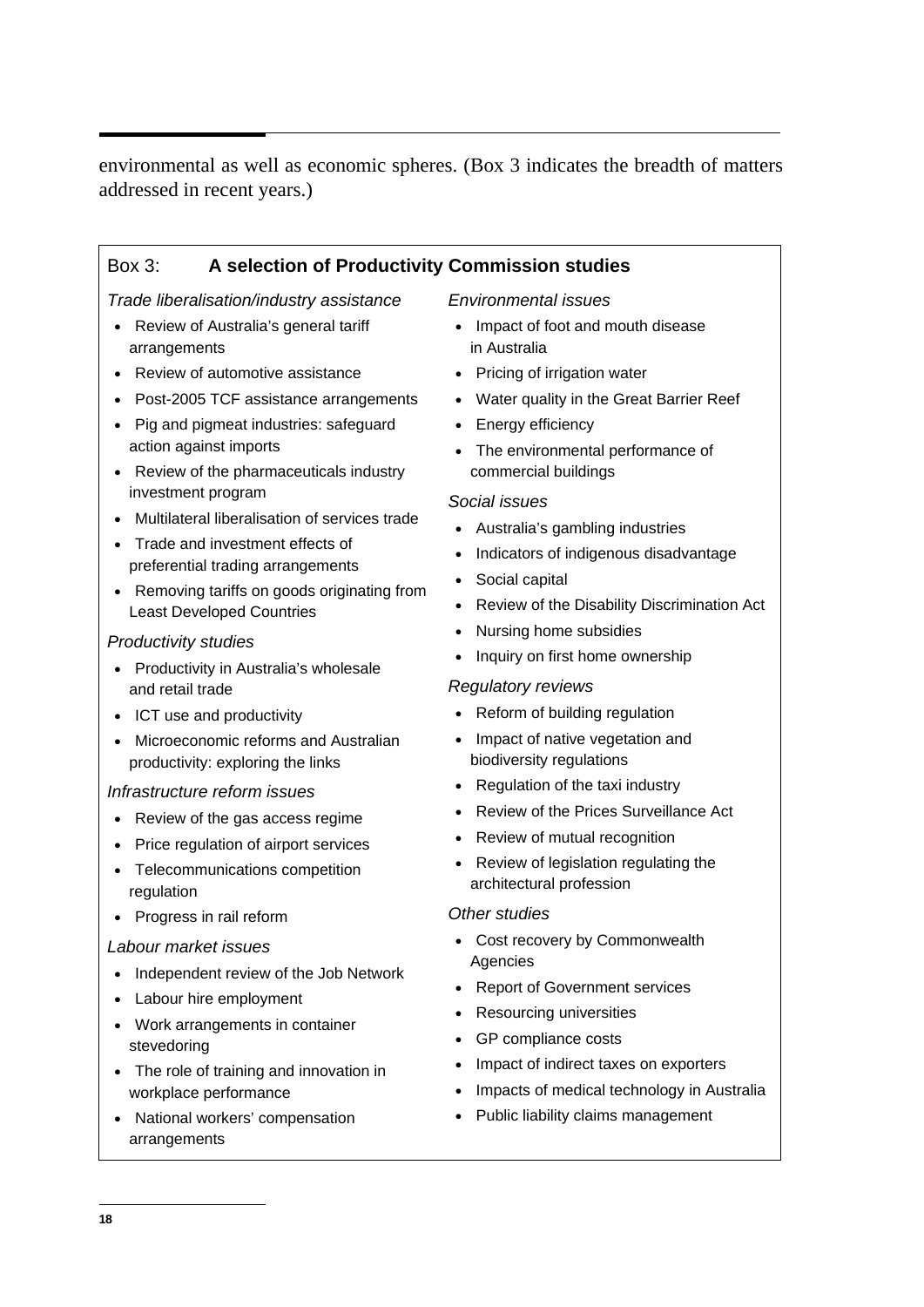#### *How has the Commission assisted reform?*

In the context of the previously described political asymmetries, the Commission has been able to assist reform in a number of ways.

Firstly, it has provided Government with a source of well researched advice on structural reform that is impartial and concerned with the longer term interests of the community as a whole. As noted, while governments face no shortage of information and advice, much of it can be self-serving or too narrowly focussed to allow for a balanced assessment.

The Commission's processes also ensure that the arguments of vested interests will be subjected to rigorous scrutiny, weakening their influence if they don't hold up. For example:

- Claims by opponents of NCP that depopulation and other problems in regional Australia were attributable to the policy were examined in a 1999 inquiry. The Commission found that longer-term factors — including technological advances, changing consumer tastes and lifestyle preferences, and declining prices for agricultural commodities — were primarily responsible. Further, modelling undertaken as part of the inquiry indicated that NCP was likely to increase net income in all but one region.
- To help justify the proliferation of gaming machines during the 1990s, gambling industry interests (and some State governments) promulgated a number of studies, incorporating 'multiplier analysis', that suggested that growth of the industry created significant additional employment. These and other claims were examined in the Commission's 1999 inquiry into *Australia's Gambling Industries*. It showed how gambling industry expansion had largely displaced other forms of economic activity, with little net effect on job numbers. Claims of major employment benefits appear to have been made less frequently (and treated more sceptically) since.

Second, the Commission's findings and recommendations to government generally have the advantage of having been shaped in the light of extensive public input, and feedback on a draft report. This means that they are more likely to have taken into account all relevant considerations and thus be more robust and reliable.

Many areas of structural policy involve complexities and the potential for impacts on different groups such that the best approaches can really only be determined through public consultation. Even tariff reform, where the economic theory is perhaps the most straight-forward, requires a number of judgements about pace, timing and adjustment for which there are no 'textbook' answers. When it comes to issues such as the regulation of monopoly infrastructure services, or activities with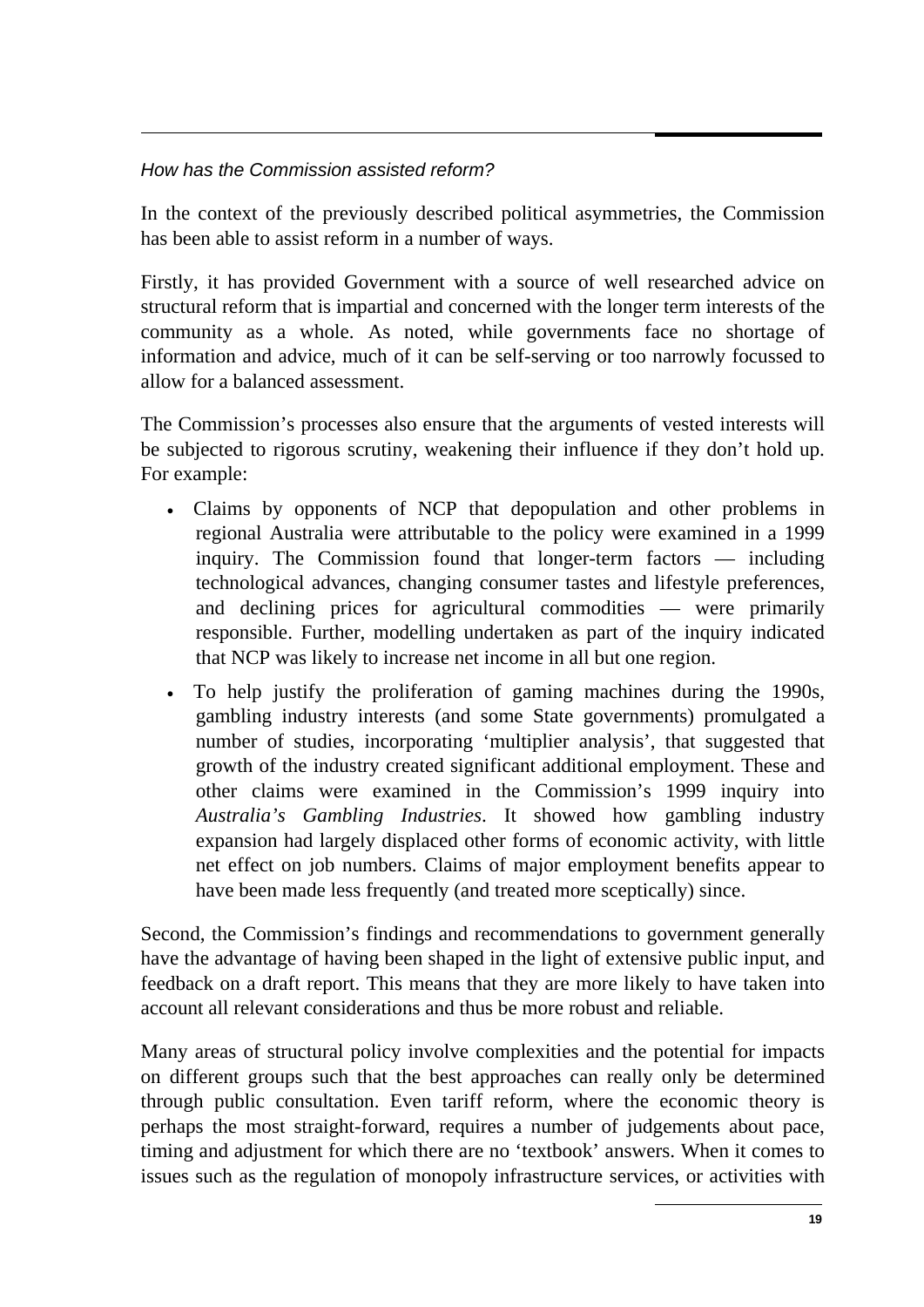$\ddot{\phantom{0}}$ important social or environmental dimensions (health, welfare, conservation), the need for public feedback to inform judgements is even more critical.

This is illustrated by the fact that, in a number of cases, the Commission's final findings and recommendations to government have differed in significant respects from those in its draft reports. Recent examples include its report on the regulation of third-party access to gas pipelines, where it changed and refined its proposed criteria for using more light-handed regulation; and its report on an assistance program for the pharmaceuticals industry, where it changed its position from recommending termination of the scheme to re-focussing it as an R&D support measure (PC 2002, PC 2003).

Third, the Commission's processes — including public submissions, hearings, draft and final reports — provide governments with an opportunity to gauge at arms length the likely reactions of the community and interest groups to different policy approaches. This can reduce the prospect of unanticipated responses which could ultimately force policy reversals.

As noted, a good example of such a reversal was the 25% tariff cut, which provoked a protectionist counter-reaction in key industries that took decades to unwind. However, the subsequent major liberalisation program involved approaches that had been publicly tested and has stuck.

Another example was the Commission's 1997 inquiry into Private Health Insurance, which led to changes to the Community Rating System. This system — which prevented health funds discriminating on the basis of age — was thought 'fair' by many and seemed politically off limits. However, the Commission showed that it led to adverse selection problems and ultimate inequities, with younger people not contributing to the pool causing premiums for remaining (generally older) members to spiral up, resulting in further exits. The Commission's recommendations that people entering insurance late pay higher premiums than those who enter early, gained more support than expected and were eventually adopted by the Government (to considerable effect).

Fourth, governments can use the Commission's reports and analyses in making the case for policy changes, or in resisting pressures to introduce policy measures that would be costly nationally. Thus, for example:

• Commission modelling in the late 1980s suggested that across-the-board tariff liberalisation and some other micro-economics reforms could increase Australia's GDP by some \$16 billion, or \$1600 per household per year (1988 dollars). These headline grabbing numbers proved important in the subsequent successful implementation of reforms (IAC, 1989).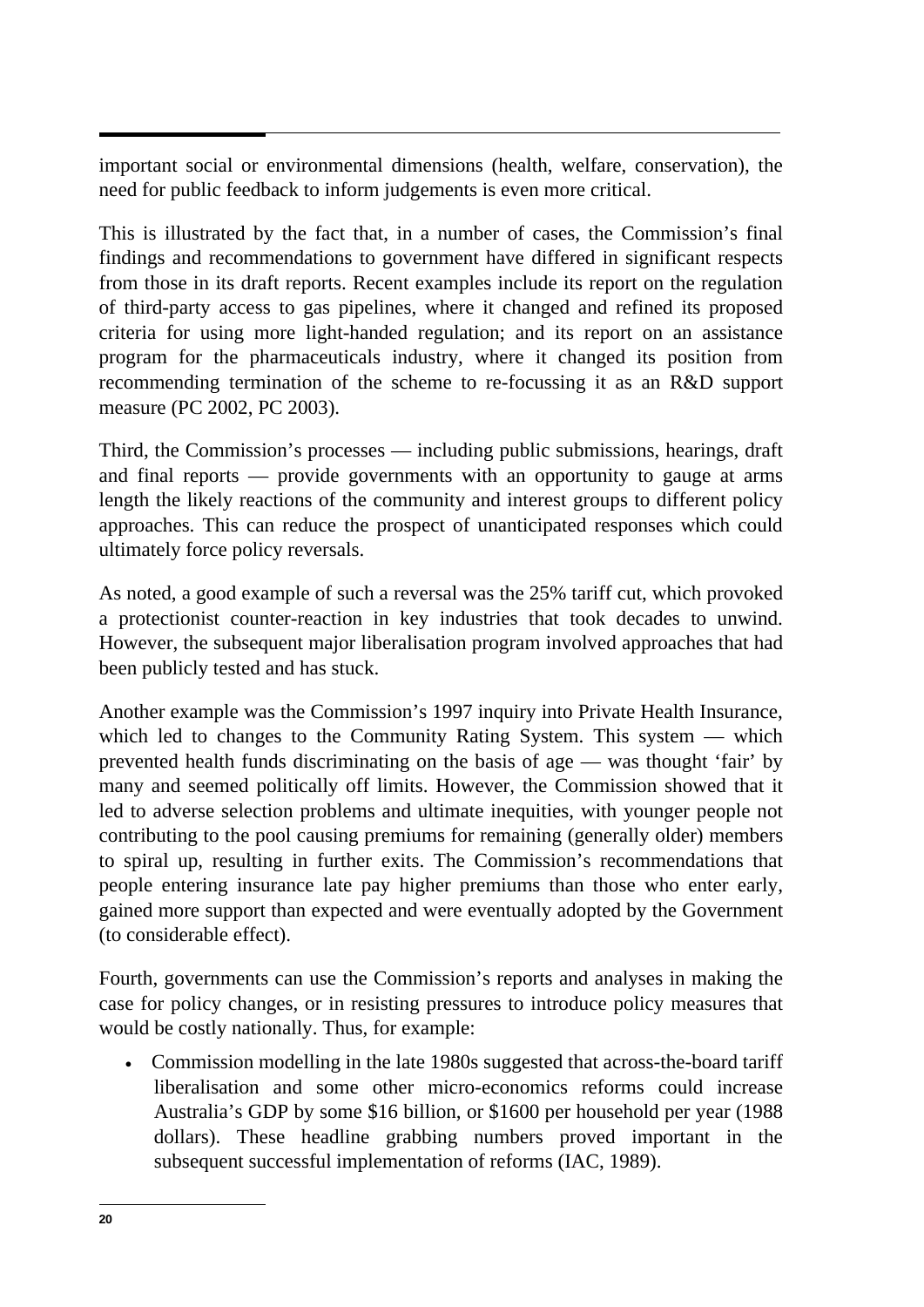- The Commission's analysis of the effects of NCP on regional Australia (noted above), together with modelling indicating that the program would generate significant net benefits, blunted attacks on the NCP and contributed to its renewal and extension in 2000 (see below).
- The Commission's detailed analyses of work practices in key industries, including the waterfront and construction, exposed cost padding and productivity-sapping arrangements. The studies provided independent support for government and business claims about the urgent need for further reform in those areas.

By the same token, such informational ammunition can be directed against a government that is unwilling to reform existing policies. Opposition parties from different sides of politics have frequently used Commission reports in this way. Contemporary examples include the Commission's recommendations to remove barriers to competition in broadcasting and to review Commonwealth tax provisions for housing investment. In this way the Commission's processes can be a discipline on government itself, as well as on the claims of vested interests.

(Of course, this means that government will sometimes be reluctant to send politically contentious issues to the Commission. It may also help explain the periodic backlashes against the institution (PC, 2003c); and perhaps the lack of comparable bodies overseas – see later.)

Finally, the Commission's public inquiry processes and reporting can in themselves engender a wider awareness within the community of the costs of existing policies and the benefits from reform. This does not mean that the community *at large* would necessarily become active in supporting reform — or even become strongly in favour of it. (Even today, for example, surveys of community attitudes in Australia typically reveal considerable support for import protection.) However, there is at least likely to be a more neutral position.

More importantly, the Commission's processes and reports can help enfranchise and activate those interests who would benefit most from reform, by alerting them to the costs they are currently bearing, and by providing a ready public forum in which to put their case.

The Commission's detailed analysis of the costs borne by the mining and agricultural sectors as a consequence of manufacturing protection is perhaps the clearest (and most significant) example. The evidence it produced helped to galvanise those sectors as major political forces for tariff liberalisation in Australia. Given the traditionally passive, or even supportive, stance of the rural sector and its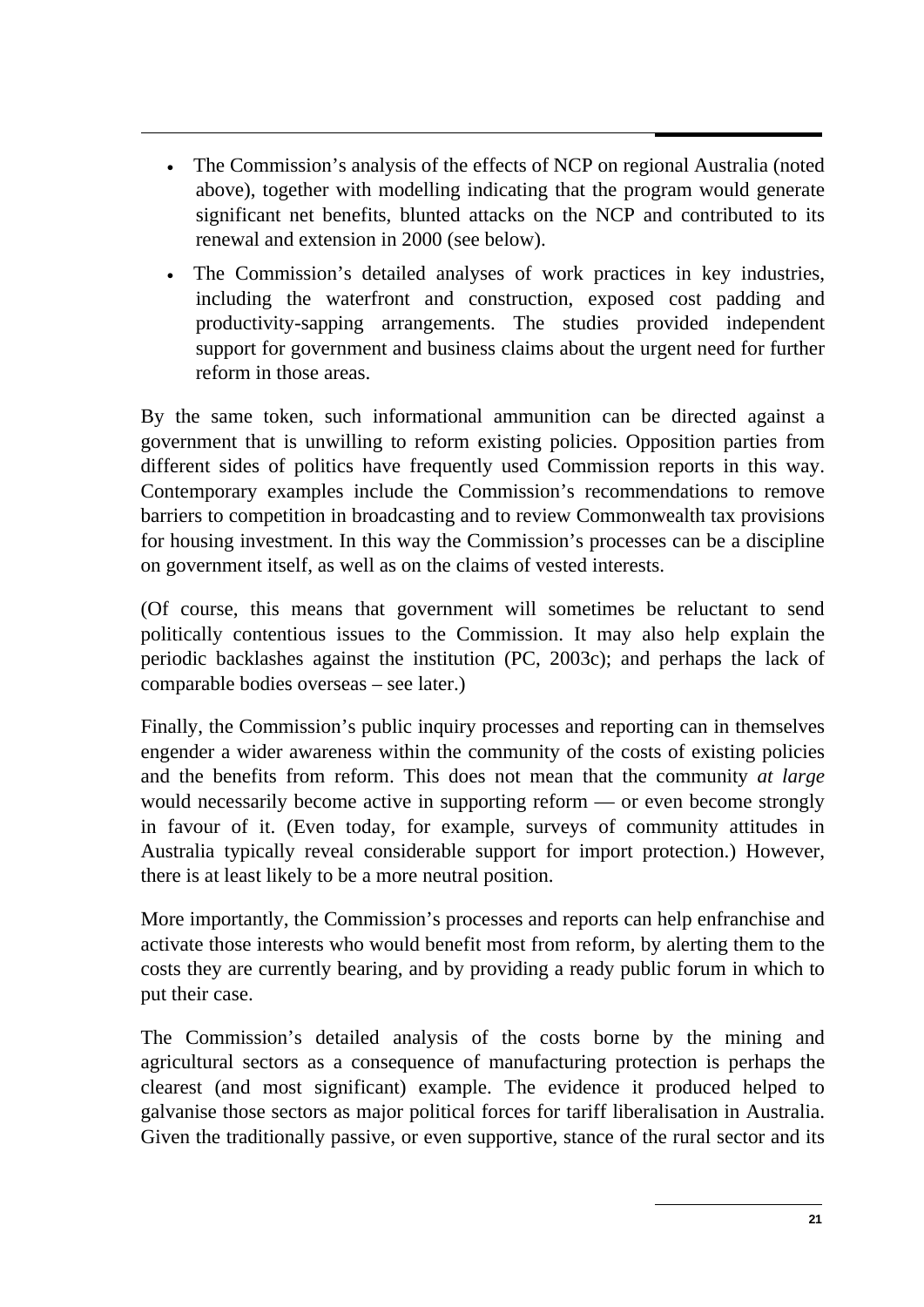political representatives, this was an important development. The then head of the peak farming organisation's secretariat has observed:

The catalytic role played by the IAC during the 1970s in lifting the economic debate and explaining the impact of protection cannot be overstated. We fired the 'bullets' made by the IAC (Trebeck, cited in Kelly, 1992, p. 45).

Similarly, the Commission's detailed analysis of the costs borne by all sectors of the economy as a consequence of inefficiencies in government business enterprises producing utility services helped to marshall business groups behind GBE reform in Australia.

In a quite different context, the 1999 report on gambling provided informational firepower for social groups concerned about the spread of gaming machines. The Commission's analysis confirmed that one-third of the revenue from gaming machines was derived from 'problem gamblers', and that the operation of the machines generated substantial social costs that potentially outweighed the benefits.

#### *The Commission's role in perspective*

These observations should not be interpreted as suggesting that the Commission has been the sole driver of liberalisation. At various times other review bodies have been used to perform a similar role, particularly for financial and tax reforms, but also extending to such wide-ranging reforms as National Competition Policy (see below). Indeed, Australia could be said to have a long-standing proclivity for 'expert' or independent inquiries, dating back at least to the Brigden Tariff Review of 1929.

Moreover, as for all such bodies, the Commission's role is informational and advisory. It is reliant on others to help take up its message and, ultimately, to implement reforms — a process which has not always delivered, or sometimes taken a considerable time.

The Australian press has often played an important part in promoting the Commission's findings to a wider audience, as well as in encouraging governments to implement its recommendations (Kelly, 1992). Ross Garnaut, an academic and influential adviser to Labor Prime Minister Bob Hawke in the 1980s, has reflected on the early relationship between the Commission's predecessor and the press:

By the end of the 1960s, the financial press, led by the *Australian Financial Review*, was giving extensive coverage to the Tariff Board's heresy and was itself playing a major role in publishing the case against protection. The Tariff Board perspective gradually became more influential in other areas of government (Garnaut 1994, p. 63).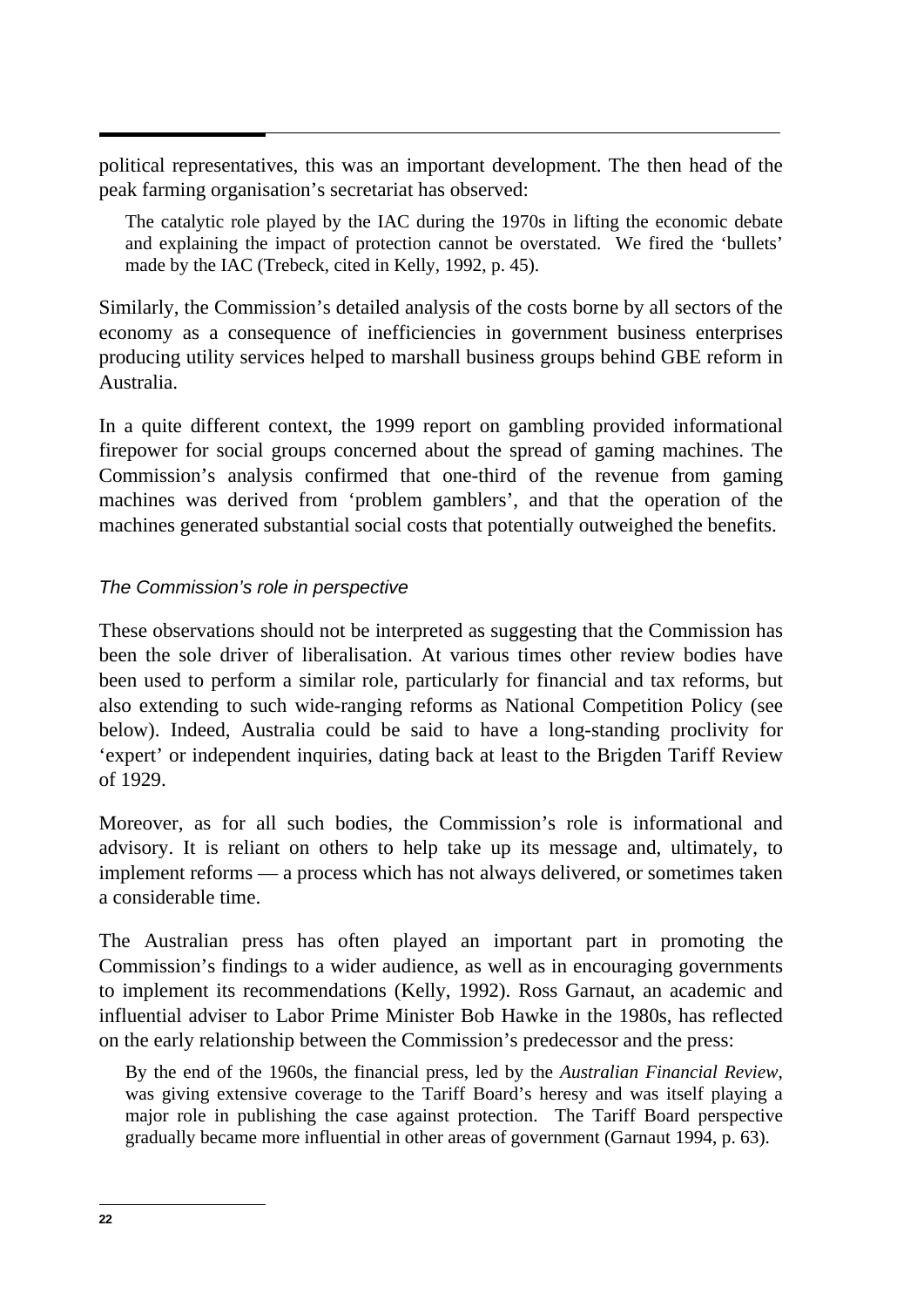$\overline{a}$ Political leadership has of course been crucial both in selling reform and implementing it. Australia has been fortunate over the past two decades in having leaders who were willing to expend short-term political capital in pursuit of the longer-term benefits of reform. At critical stages, such reform leadership coincided across jurisdictions and, at least at the Commonwealth level, was bolstered by a reformist opposition.

It is also clear that political will is not formed in a vacuum. It is shaped by perceptions of what is at stake in reform, and the extent to which the expenditure of political capital will be rewarded or punished electorally. The Commission's processes and reports are generally seen as having helped clarify such tradeoffs for governments, as well as engendering a political environment that has been more receptive to reform.

# **The National Competition Policy**

A second distinctive institutional innovation in Australia's structural reform story has been the mechanisms for the national coordination of pro-competition reforms across the nine jurisdictions of the Australian federation. The need for such coordination did not arise with the initial waves of trade and financial market liberalisation, as these policy areas were within the realm of the federal government. However, in many other areas of structural policy, the States (and Territories) held sway.

As noted, faced with political pressure from businesses increasingly exposed to international competition, some State governments began to reform their public utilities and other infrastructure service provision from the mid-1980s. While some progress had been made over the next decade, it was variable across jurisdictions. Moreover, different approaches were emerging which lacked national coherence in areas where national consistency was important. European countries were seen as having done more to advance a single market through the 'Community' than Australia, a single country, had managed to achieve.

These problems were discussed in a series of Special Premiers' Conferences convened in the early 1990s, as part of the (then) Prime Minister's 'new Federalism' initiative. In October 1992, an independent review (the Hilmer Review) was established to devise a framework for progressing pro-competitive structural reforms across all jurisdictions. Following further discussions and analysis, the National Competition Policy — comprising a comprehensive program of reforms was agreed to by government leaders (through what had by then become the Council of Australian Governments (CoAG)) in 1994.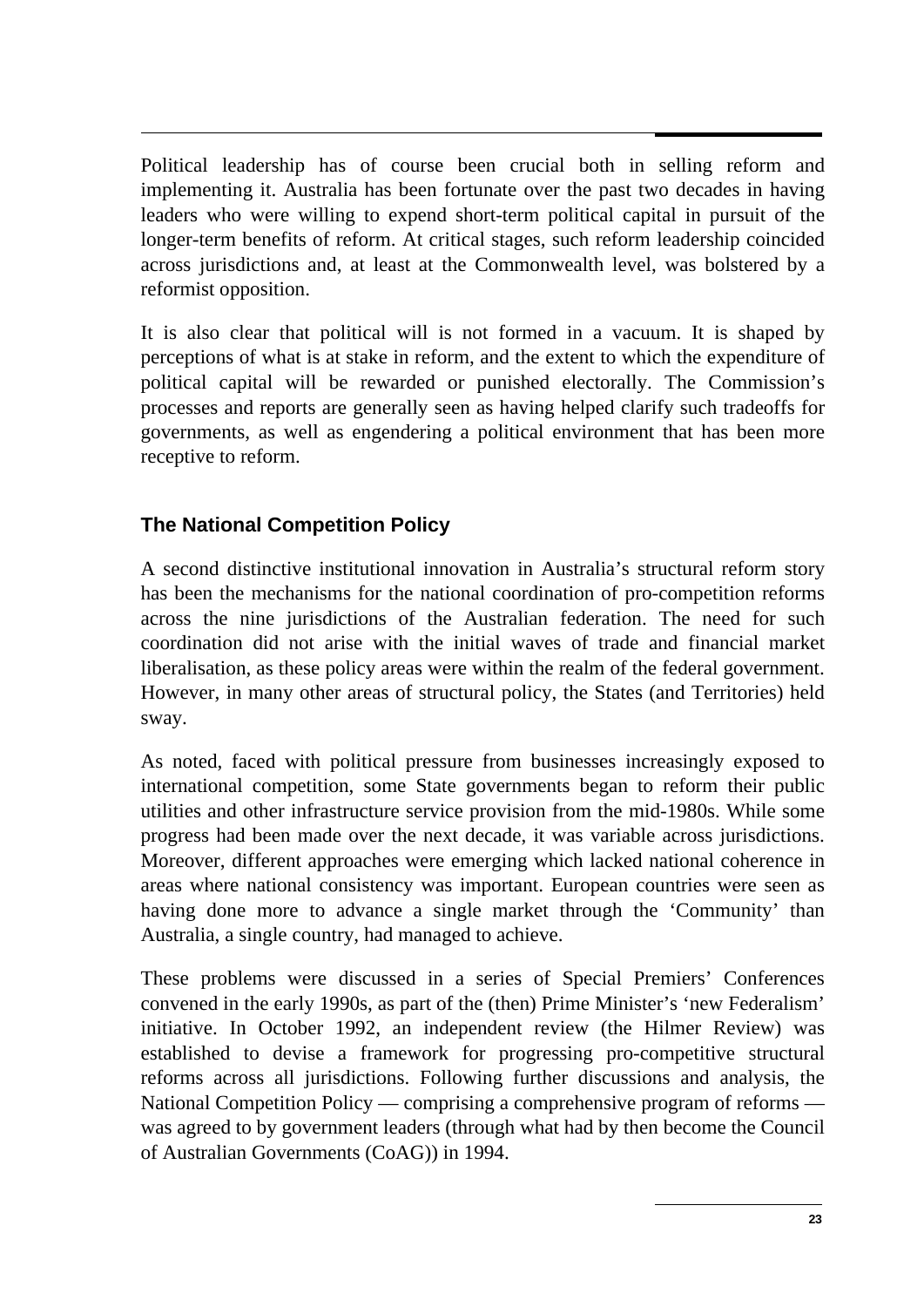Again the identified reforms, while having some special features, were for the most part not novel. What *was* new and unprecedented in Australia, was the manner in which the reform program was implemented and adhered to across jurisdictions. A recent review of the NCP by the Productivity Commission singled out a number of features that contributed to its success.

### *Key success factors in the National Competition Policy*

An essential condition was the acceptance by government leaders that reforms were needed and would yield net benefits. Broad agreement was achieved on some key reform principles, priority areas and policy prescriptions. This was cemented by the Hilmer Review process, but reflected a decade of preceding policy discussion, analysis and learning facilitated by Industry Commission inquiries, as well as the work of other government agencies (such as the Economic Planning and Advisory Council and Bureau of Industry Economics), privately funded think tanks, industry organisations and academics.

A cornerstone principle of the National Competition Policy is that arrangements that inhibit competition should be retained only if they can be shown to be in the public interest. This represented a reversal of the traditional onus of proof, under which it is up to the proponents of change to demonstrate that it would yield net benefits.

That such a reversal was endorsed by all governments was testimony to the extent of political agreement about the benefits of competition. It may also have reflected recognition of the political economy benefits of effectively placing the onus on those who benefit from restrictions to demonstrate that the *community* would lose from removing them. This of course is a hard thing to do, especially since many such regulatory restrictions got there in the first place because their wider costs had not been adequately accounted for. Nevertheless, some restrictions have rightly been retained on public interest grounds — for example, involving consumer protection or public health and safety considerations.

There were a number of other design features of the NCP that contributed to its success in driving structural reform across different jurisdictions.

One was that while establishing agreed principles and approaches to reform, it allowed for some flexibility in how individual jurisdictions met their commitments. For example, each government was free to implement its own approach to competitive neutrality and structural reform for government monopolies; they could initiate their own regimes for third-party access to 'bottleneck' infrastructure; and each could identify which legislation required review and the manner and sequence in which the reviews were conducted. This was critical to the political acceptability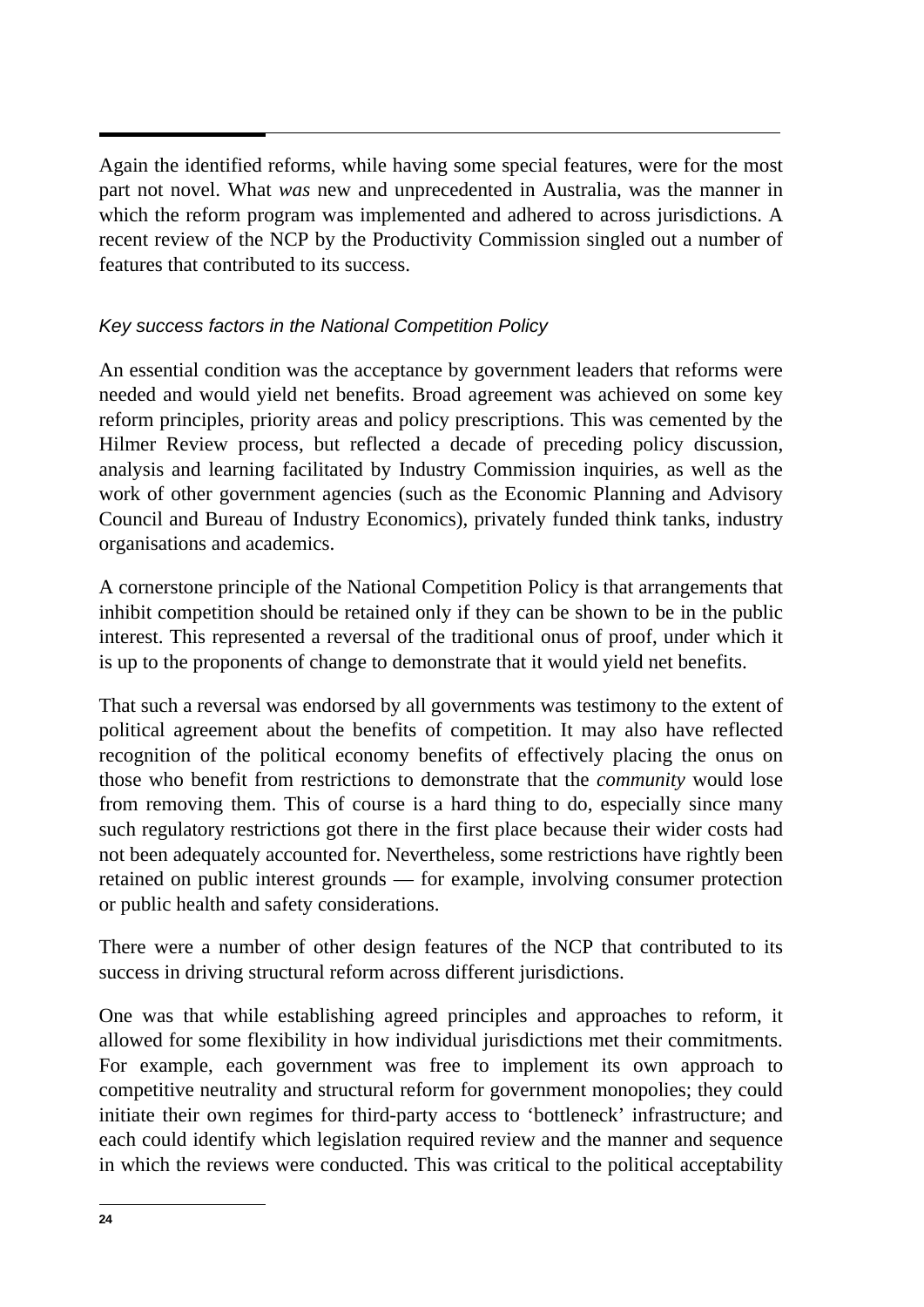of a common program across jurisdictions with different circumstances. It also facilitated inplementational experimentation and learning. The inevitable downside was some variability in performance and ongoing fragmentation in key areas like rail freight.

A second important feature was the establishment of another independent statutory body — the National Competition Council — to monitor reforms across jurisdictions, to report on progress and to identify where commitments had not been met or where actions fell short. This brought transparency to the process and helped ensure that jurisdictional flexibility was consistent with the agreed high-level principles and objectives of the reform program.

A third critical ingredient was provision within the agreement for financial payments from the Federal Government to the States and Territories. These were based primarily on the logic that reforms would generate income gains that would in turn yield tax revenue accruing disproportionately to the Commonwealth, given the marked vertical fiscal imbalance in Australia's federation. The 'competition payments' were calculated on the basis of projections undertaken by the Industry Commission, and amounted to an allocation of \$5.7 billion spread over nine years. Whether particular States received their payments in full depended largely on the assessments of their progress undertaken by the NCC.

As the Commission noted in its recent review of NCP, the payments played a critical role in maintaining adherence to the reform program despite rising political resistance. With the payments dependent on progress, they gave teeth to the NCC's monitoring role and provided an important discipline for sustained action and against backsliding.

While these three core features produced an effective and integrated program, the implementation of NCP was not without deficiencies. As the Productivity Commission has documented, legislative reviews of anti-competitive regulation were of variable quality and the public interest provisions were not well understood by the community, nor always properly followed by governments. In some areas more attention could have been given early on to the adjustment consequences of pro-competitive reforms.

A resulting backlash against NCP was greater than it might have been had governments been more active in selling the benefits of reforms. Instead this was left to the NCC, which created a perceived conflict with its 'umpire' role. Moreover, States often depicted the NCC's recommendations to withhold competition payments as an unfair penalty, rather than a (justified) decision not to pay a dividend where agreed reforms had not been implemented.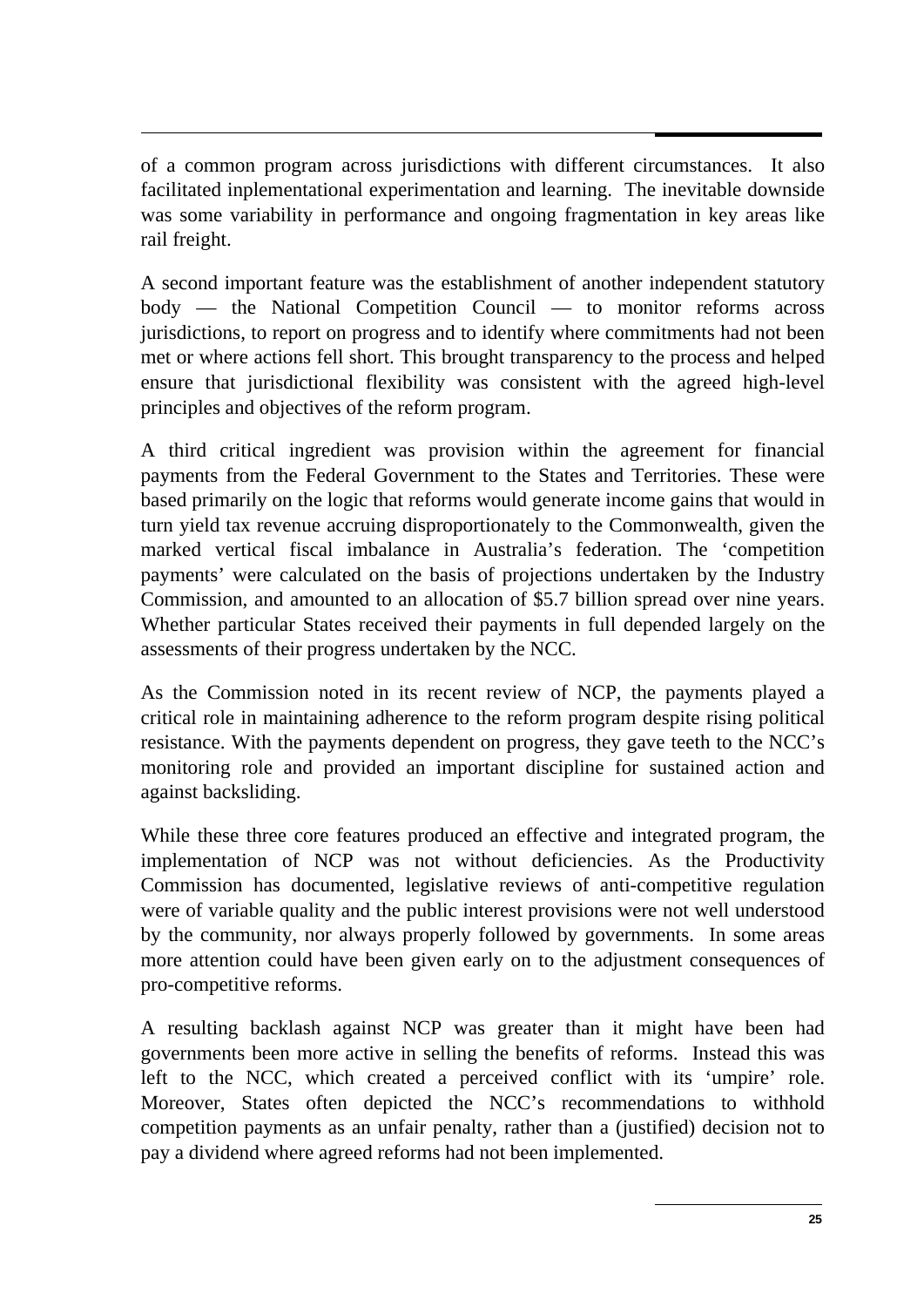$\overline{a}$ Notwithstanding such problems, Heads of Government agreed to renew the whole NCP process after five years, with only minor modifications, and it has held together now for a decade. It represents an achievement in inter-governmental economic reform that is without precedent in Australia (and possibly in other federations as well).

# **Further reform challenges for Australia**

After more than two decades of seemingly relentless reform, it might be supposed that Australia had 'arrived' in a structural policy sense; that there would be little more to do, or little need to do more. Indeed, there are many within Australia who would take that view. There is some evidence of reform fatigue, of a desire to relax and enjoy the dividends — and even of complacency about Australia's prospects.

However, the reality with which many Australians and their governments are currently coming to terms is that there remains considerable scope and indeed a pressing need for further reform if our country is to realise its potential, and successfully manage some major challenges that lie ahead.

While Australia's productivity growth has been among the highest in the OECD, this has reflected a need to catch up from a low base — we still have a fair way to go. For example, in terms of GDP per hour worked, in 2004 we were at 81 per cent of the US level, only slightly above where we were in 1950. Our manufacturing productivity in particular remains well below US (and other OECD) levels. (OECD, 2005).

Equally, while many Australians have benefited from the strong growth in household incomes over the past dozen years, and Australia's relatively even distribution of incomes has been maintained, it would be difficult to argue that standards of living should not be any higher, that current disparities between indigenous and other Australians were satisfactory, or that historically high levels of welfare dependency should not be addressed.

Moreover, there are both external and domestic challenges to our living standards that would make it very unwise to rest on our laurels.

The biggest looming imperative for further reform is the pronounced ageing of Australia's population. Though not unique to Australia, and largely a consequence of beneficial increases in longevity, this will significantly reduce the potential labour supply relative to the population and substantially increase demands on health and aged care. Projections by the Commission suggest that, in the absence of policy responses, this will in turn cut per capita growth rates by as much as a half.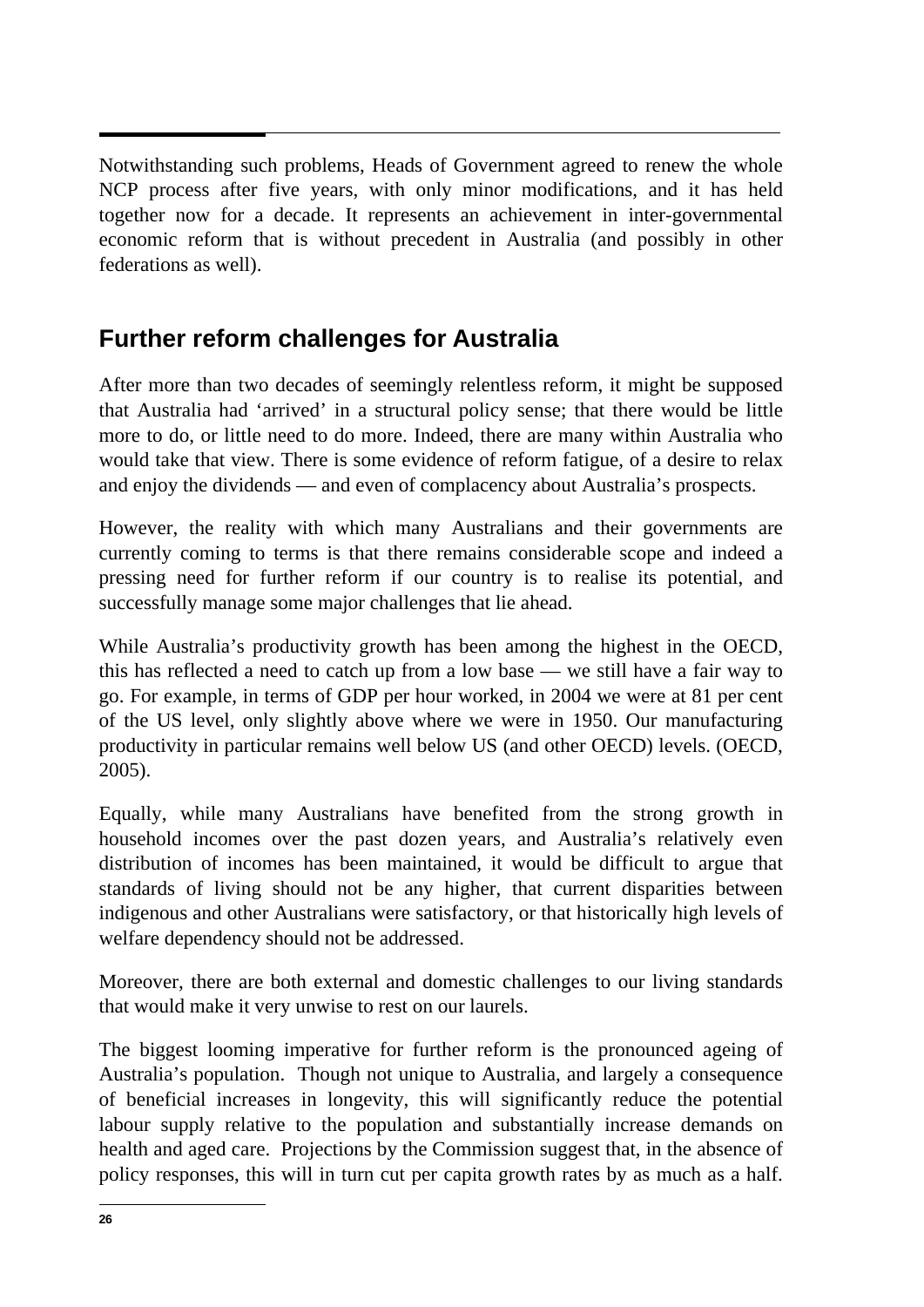At the same time, it will create a fiscal gap rising to some 6½ per cent of GDP, which would imply a cumulative debt burden twice as large as Australia's GDP by the middle of this century (PC, 2005).

Responding to such challenges will clearly require Australia to pursue whatever reform opportunities are available to enhance income growth and achieve costeffective service delivery.

Recent major reviews of the structural policy landscape by the Productivity Commission have revealed considerable scope to achieve a more productive and sustainable Australia by building on past reform efforts in economic infrastructure and regulation, as well as by extending reform into areas of social infrastructure and national resource management.

#### Box 4: **The Commission's proposed reform agenda, 2005**

Priorities for future reform identified in the recent Productivity Commission reports on NCP and Ageing include:

- strengthening the operation of the national electricity market;
- enhancing water allocation and trading regimes to better address scarcity and negative environmental impacts;
- delivering a more efficient and integrated freight transport system;
- addressing uncertainty and policy fragmentation in greenhouse gas abatement policies;
- improving the efficiency and effectiveness of consumer protection policies;
- introducing a more targeted legislation review mechanism, while strengthening arrangements to screen any new legislative restrictions on competition;
- re-energising reform in the vocational education and training area;
- introducing incentives to improve labour force participation rates, especially among males;
- increasing productivity in the health sector by improving flexibility, encouraging adoption of evidence-based medical practices, and enhancing coordination within and between jurisdictions; and
- deepening reform in other key policy areas, including industrial relations and taxation, and generally reducing regulatory burdens.

Source: PC 2005a; PC 2005b.

The agenda is broad and in some respects even more challenging than the early reform programs. It goes beyond purely 'economic' issues, involving relatively well-established pro-competitive prescriptions, to areas that also have important social or environmental dimensions. Even in the economic sphere, policy makers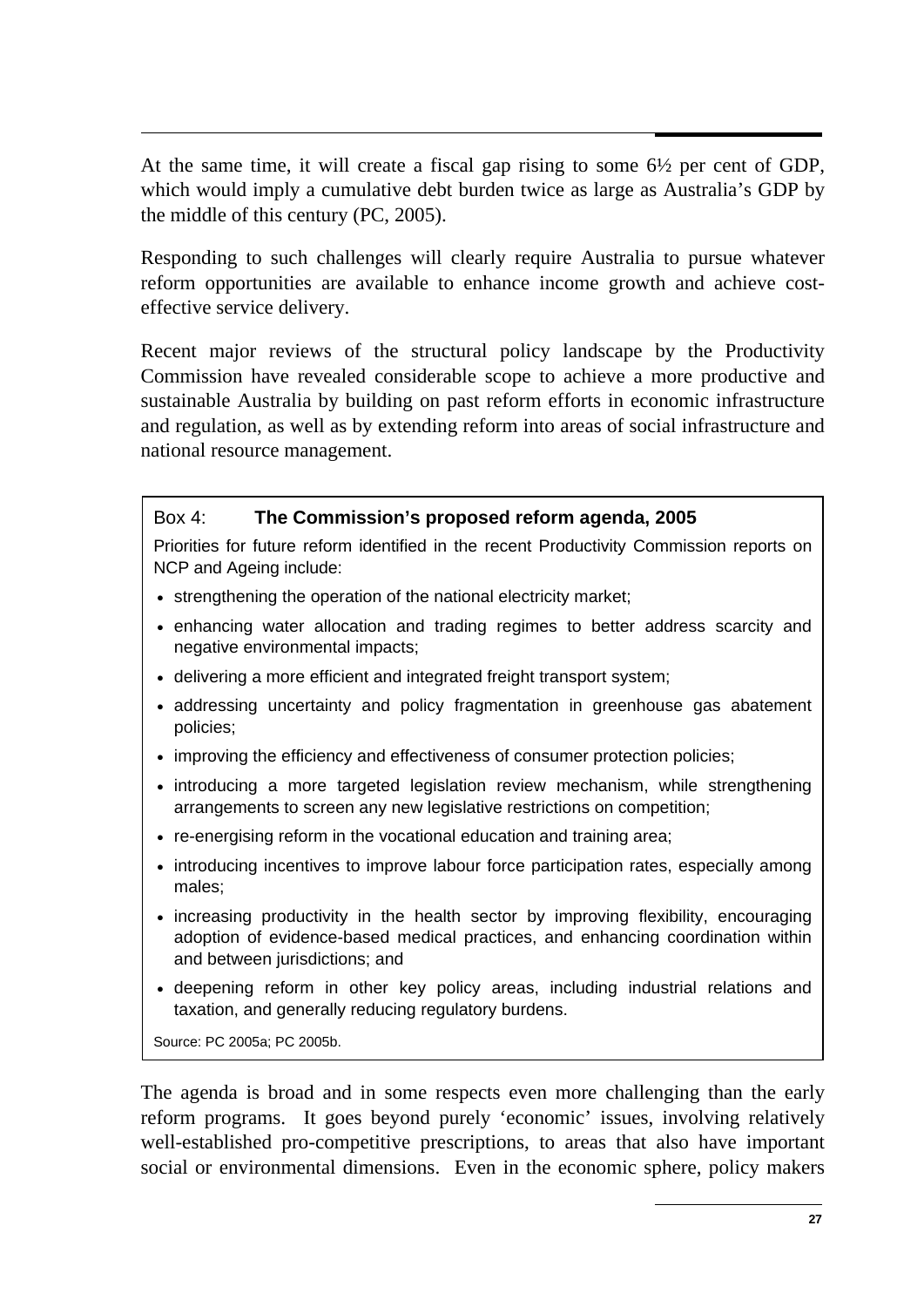$\overline{a}$ face new complexities in refining pro-competitive regulation to achieve a better balance between market failure and regulatory failure. Moreover, the future agenda largely occupies inter-jurisdictional terrain and will require coordination and cooperation among several governments.

All of this provides an important new test for the 'Australian approach' to reform. There are positive early signs in the continuing willingness of Federal and State Governments alike to commission 'expert advice' and promote public awareness of the challenges that require further reform. However, unlike the lead-up to the National Competition Policy, there appears to be less agreement about the best ways forward, including the priority areas. This partly reflects the complexity of the issues in areas like health or natural resource management, and is a reason why in such areas the Commission considered that, as in the past, the best initial step would be for heads of government to sponsor public reviews of the options.

# **Lessons for others?**

There are a number of features of the Australian reform story that appear to resonate with other countries' reform experience. These include effective political leadership, opposition parties that were supportive of (or at least not strongly opposed to) key structural reforms, an economically literate cadre of political advisers and bureaucrats (drawing on ideas internationally — including from international agencies), mostly 'good timing', in terms of political or business cycles, and the emergence of coalitions in favour of reform.

Such circumstances can clearly help overcome the political obstacles to reform. However some of these conditions can be temporary and may be quickly reversed, as we have seen in a number of countries.

If Australia has any special insights to offer from its experience of the past few decades, it is about achieving enduring reforms. Apart from the 'false start' of 1973, reforms have generally stuck, and reform programs developed under one government have largely been maintained by new governments. The tariff liberalisation program and the NCP are two important examples. Features of the Australian story that help explain its success in this respect include the institutions and implementation strategies detailed here that were devised to promote an awareness of the benefits from reform, to help build political support, weaken resistance and promote adjustment.

Those Australian innovations could be said to have been born of necessity, given the magnitude of the political challenges resulting from decades of perceived entitlement under the Australian Settlement. That said, my reading of the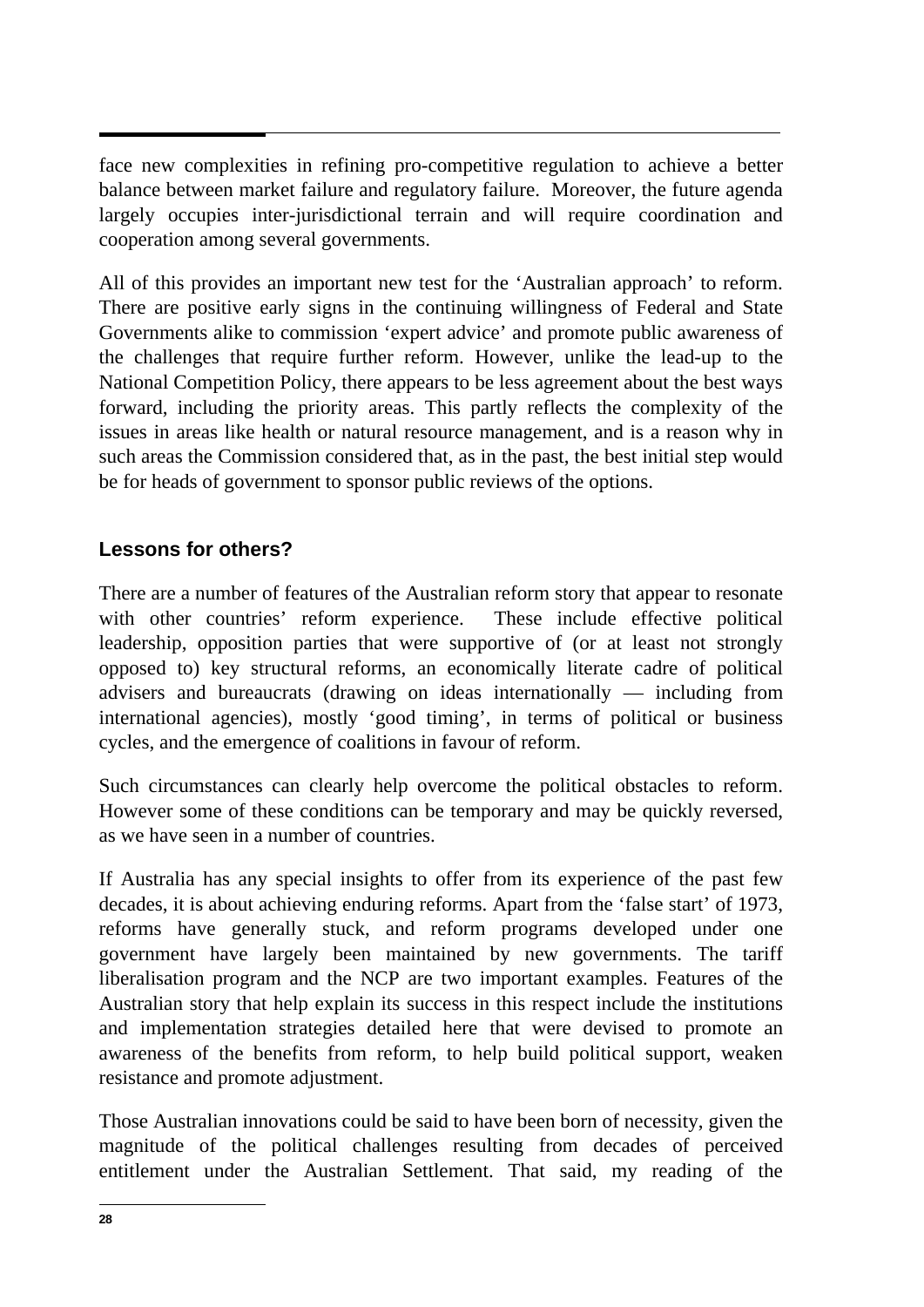$\ddot{\phantom{0}}$ international literature suggests that the political-economy problems we have faced are not unique to us and therefore that Australia's approach to reform may also have wider relevance. (This impression has been reinforced by reading papers prepared for a recent workshop at the World Bank.)

I am further encouraged in this belief by the considerable interest that other countries have shown over the years in the role and operations of the Productivity Commission and its predecessors. This has not been confined to developed countries. If anything, there has been more interest shown by developing countries.

The fact that no equivalent to 'the Commission' yet appears to have been established in any other country (I would gladly stand corrected!) may not augur well for its wider applicability. However, that such an institution has in-principle relevance would seem vindicated by its promotion some years ago within the UNCTAD and WTO, in the context of mooted international initiatives to encourage domestic transparency of the costs of protection. (Rattigan and Carmichael, 1996.)

The reality is that the creation of institutions to promote and sustain reform is likely to fall prey to the same political forces that those institutions are intended to address. In Australia, the reformist tendencies of the Tariff Board and the establishment of the IAC were strongly resisted by protectionist interests and their political and bureaucratic sponsors. It took strong political and organisational leadership to achieve those changes. On reflection, perhaps that very fact provides a final lesson from the Australian experience. Political leadership is critical to structural reform, but its influence on policy in the longer term can be ephemeral. Its most enduring legacy may well come from more fundamental actions to entrench institutions and processes that can facilitate ongoing reform beyond the life of any one government.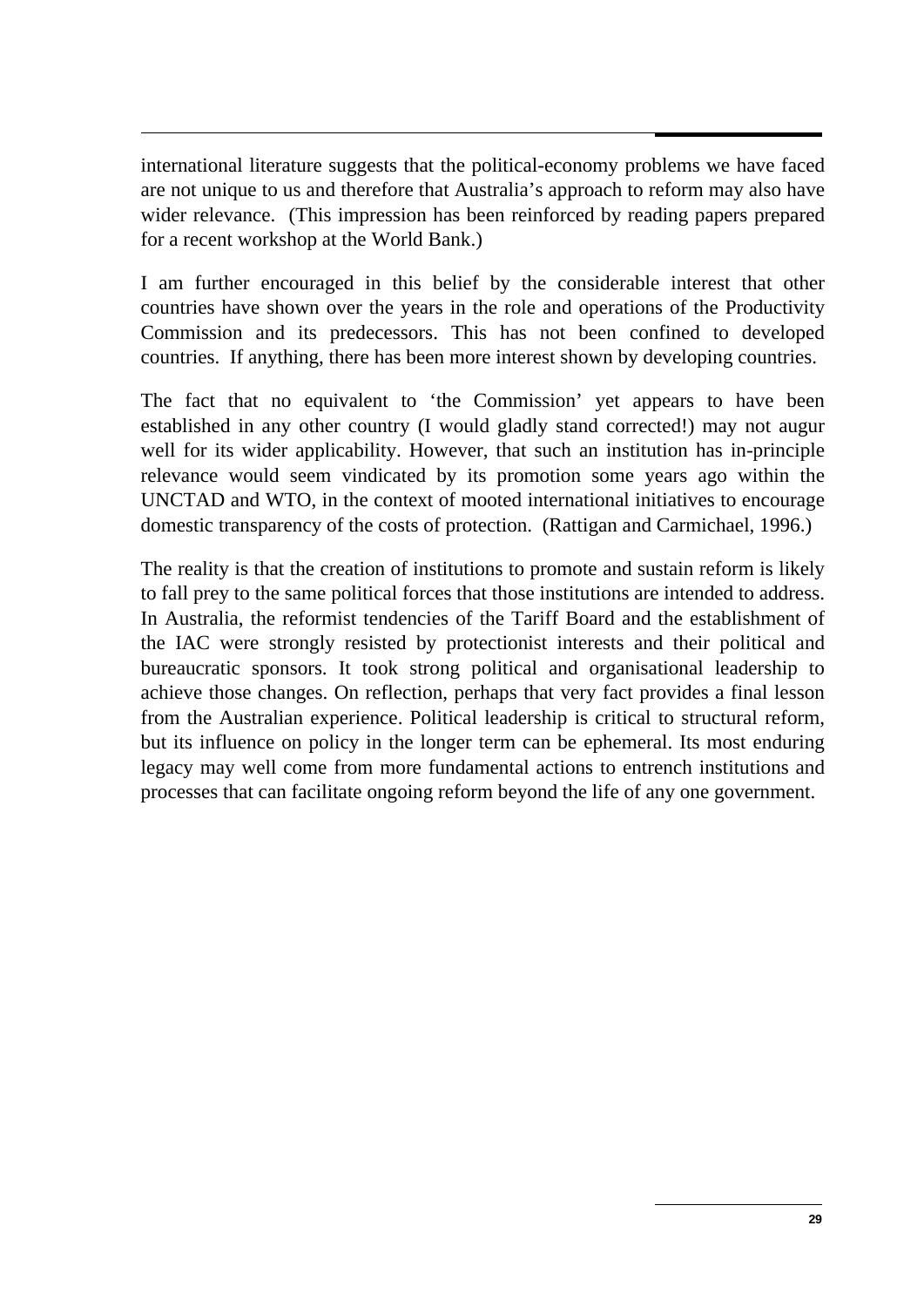# **References**

Industries Assistance Commission 1989, *Annual Report 1988-89*, Canberra.

Industry Commission 1996, *Annual Report 1995-96*, Canberra.

Corbet, H. and Stoekel, A. 2002, *Opportunity of a century to Liberalise Farm Trade,* Rural Industries Research and Development Corporation, Canberra, May.

Corden, M. 1997, *The Road to Reform*.

Crawford, J. 1973, *A Commission to advise on Assistance to Industries*, Canberra.

Garnaut, R. 1974, *Australia*, in Williamson, J. (ed.) 1992.

Johnston, A., Porter, D., Cobbold, T. and Dolamore, R. 2000, *Productivity in Australia's Wholesale and Retail Trade*, Productivity Commission Staff Research Paper, Canberra, October.

Kelly, P. 1992, *The End of Certainty: The Story of the 1980s*, Allen and Unwin, St Leonards, NSW.

Organisation for Economic Co-operation and Development (OECD) 2004, *Economic Survey of Australia,* Paris.

—— 2004a, *The Economic Impact of ICT: Measurement, Evidence and Implications*, OECD Research Report.

—— 2004b, *Productivity database*, 17 December 2004, http://www.oecd.org /dataoecd/30/62/29863792.xls.

—— 2005, *Economic Survey of Australia*, February, Paris.

Parham, D. 2004, 'ICT: An engine or enabler of Australia's productivity growth', Paper presented to the 2004 AsiaPacific Productivity Conference, Brisbane, July.

Productivity Commission (PC) 2000, *Review of Australia's General Tariff Arrangements*, Productivity Commission Inquiry Report No. 12, December.

—— 2002, *Review of the National Access Regime*, Productivity Commission Inquiry Report No. 17, September.